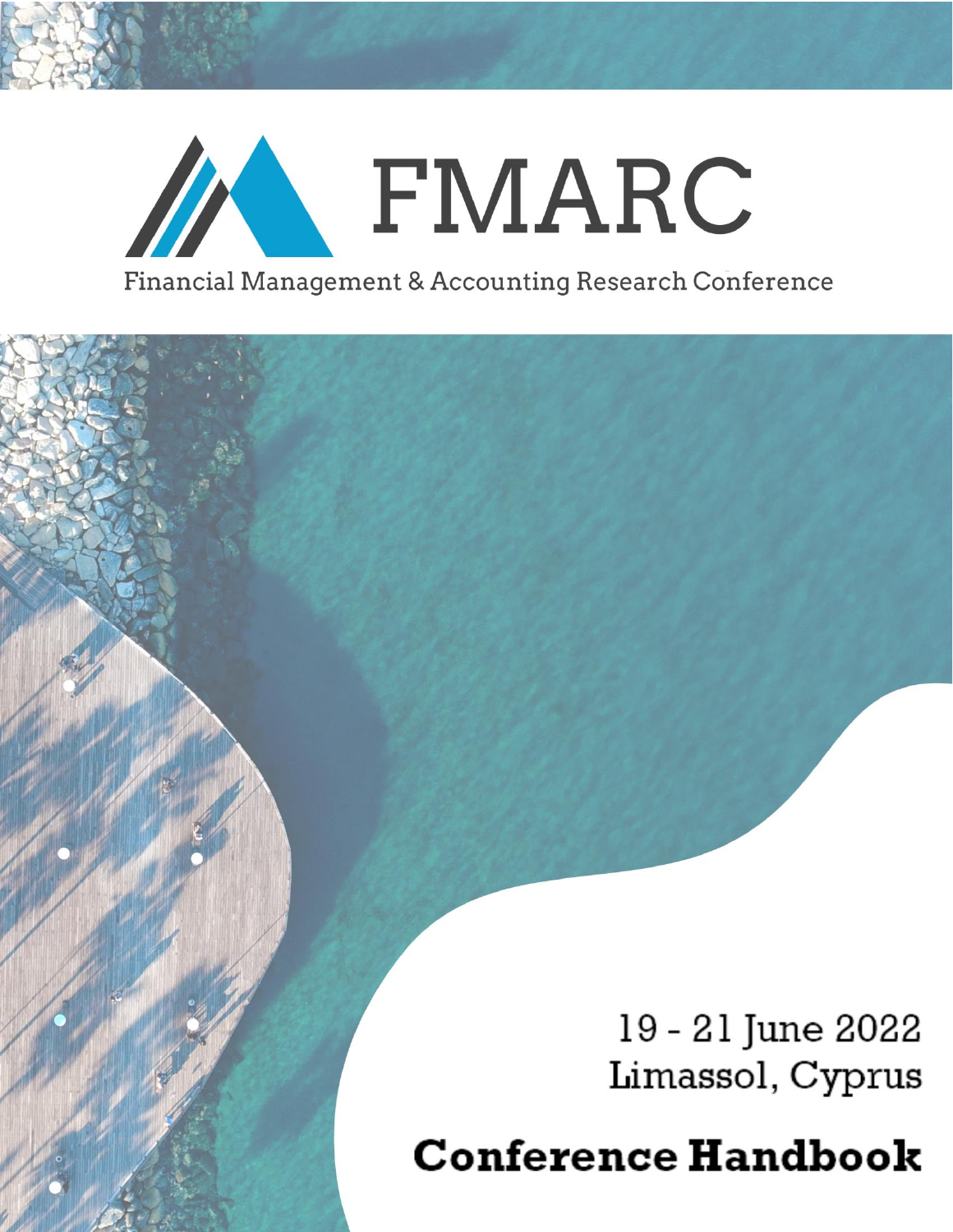## **Contents**

| <b>Welcome Note</b>       | $\mathbf{2}$ |
|---------------------------|--------------|
| Acknowledgements          | 3            |
| <b>XM Research Awards</b> | 4            |
| <b>Keynote Speakers</b>   | 5            |
| <b>PhD Mentors</b>        | 8            |
| <b>Conference Chairs</b>  | 9            |
| <b>Program Committee</b>  | 9            |
| <b>Program Overview</b>   | 11           |
| <b>Academic Sessions</b>  | 13           |
| Sunday, June 19           | 13           |
| Monday, June 20           | 15           |
| Tuesday, June 21          | 18           |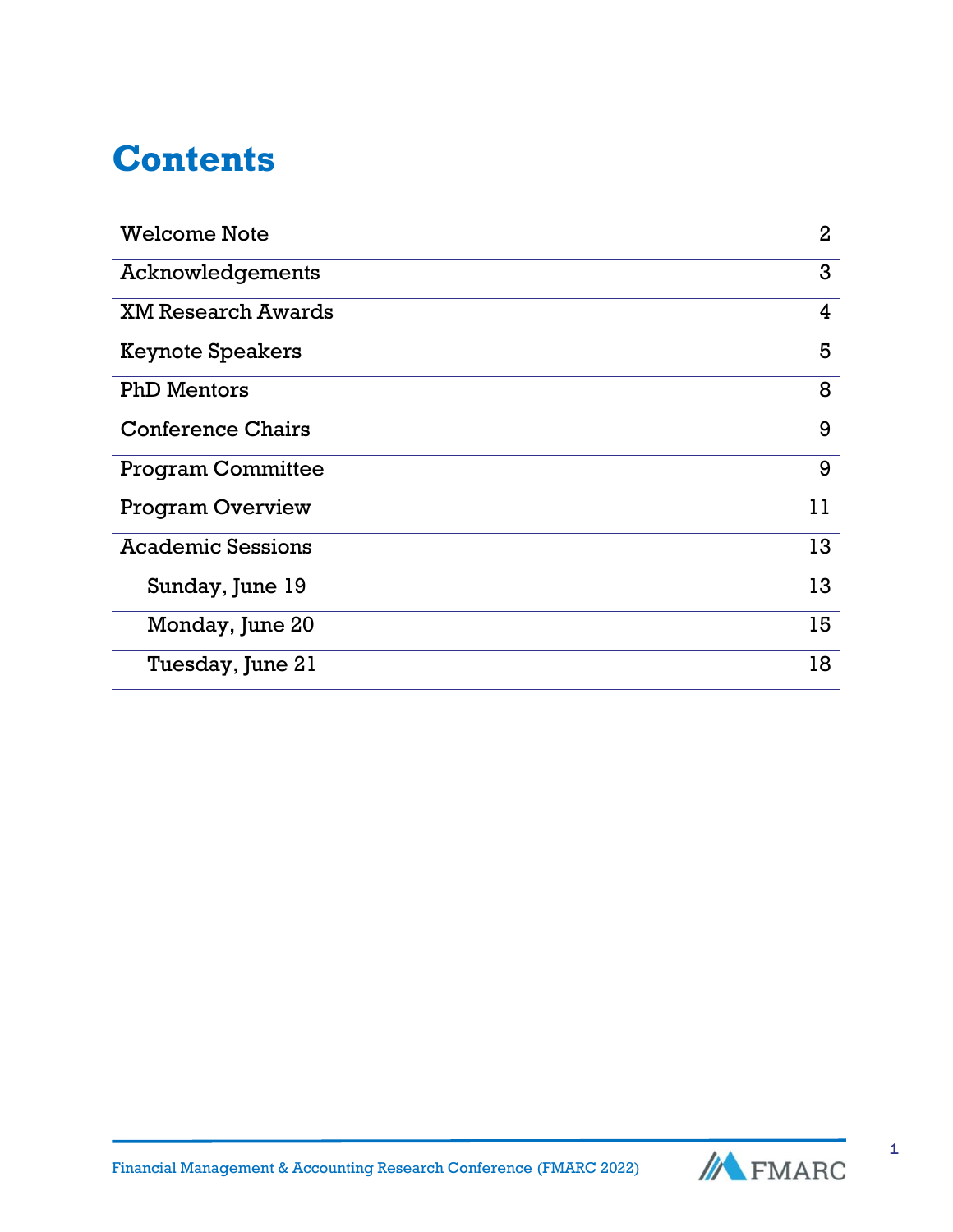## **Welcome Note**

Ĩ

### **Dear colleagues and friends,**

We have the great pleasure to welcome you to the 2022's Financial Management & Accounting Research Conference (FMARC 2022), which takes place in Limassol, Cyprus. This year the conference features an exciting agenda with three keynote speeches, one special session for PhD Mentoring, as well as 25 paper sessions including 79 high quality-papers.

The Conference will be held at a great venue in the heart of the amazing city of Limassol and the delegates will have the opportunity to enjoy the exceptional service at the venue in addition to the social events, which we hope that everyone will enjoy!

FMARC 2022 could not have been possible without the contribution of the organizing institutions, the Cyprus University of Technology and King's Business School, and our supporter XM. We thank each very much!

We would like to warmly thank our keynote speakers, Professors Heitor Almeida, Carol Alexander and Jeffrey L. Callen, as well as the scholars leading the PhD Mentoring, Professors Cláudia Custódio and Ioannis V. Floros. At the same time, our earnest thanks also go to the members of the Scientific Committee for their invaluable academic input, which has been crucial to put together a very interesting conference program for FMARC 2022.

Special thanks go to the conference supporting staff (Dr Marina Magidou, Mr Gregoris Gregoriou and Ms Anna Emilia Maruska) for providing excellent administrative assistance, as well as to Easy Conferences Ltd for diligent coordination. Last but not least, our wholehearted thanks to all people who have submitted and will present their papers, as well as the ones who have accepted to discuss them and to chair sessions.

We run the conference at a vibrant city and an amazing location, and we hope you will benefit greatly from the stimulating program. **We wish you an enjoyable FMARC 2022 and a pleasant stay in Limassol.**

Stay safe, stay healthy, stay well!

### **The FMARC 2022 Conference Chairs**

Panayiotis C. Andreou (Cyprus University of Technology)

Paul Guest (King's College London)

Tarik Driouchi (King's College London)

Neophytos Lambertides (Cyprus University of Technology)

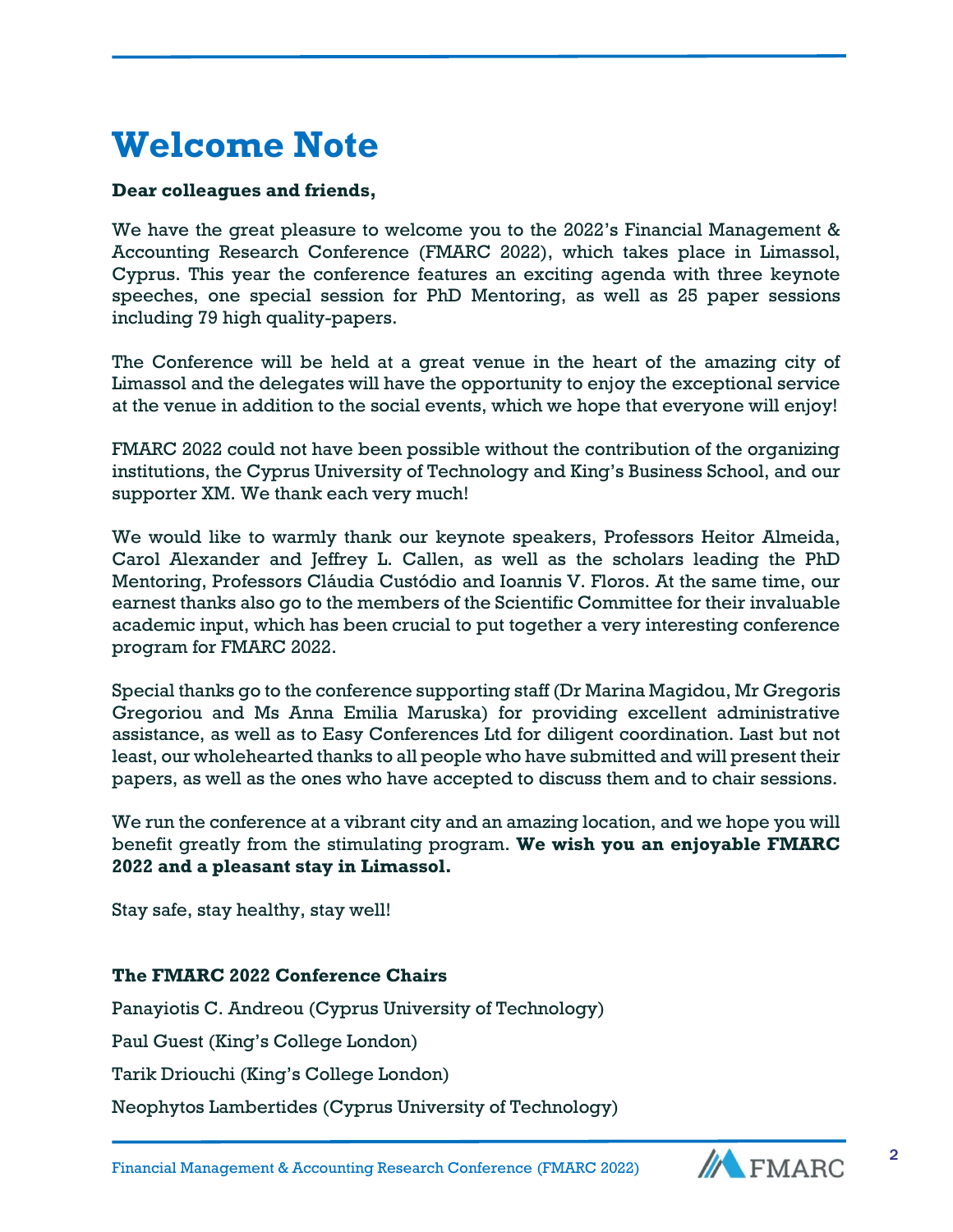# **Acknowledgements**

Ĩ

**We warmly thank the following organizations for contributing to the planning and delivery of FMARC 2022.**



**[www.cut.ac.cy](http://www.cut.ac.cy/)**



**[www.kcl.ac.uk](http://www.kcl.ac.uk/)**



**[www.xm.com](http://www.xm.com/)**



**[www.cyprusconferences.org](http://www.cyprusconferences.org/)**



Financial Management & Accounting Research Conference (FMARC 2022)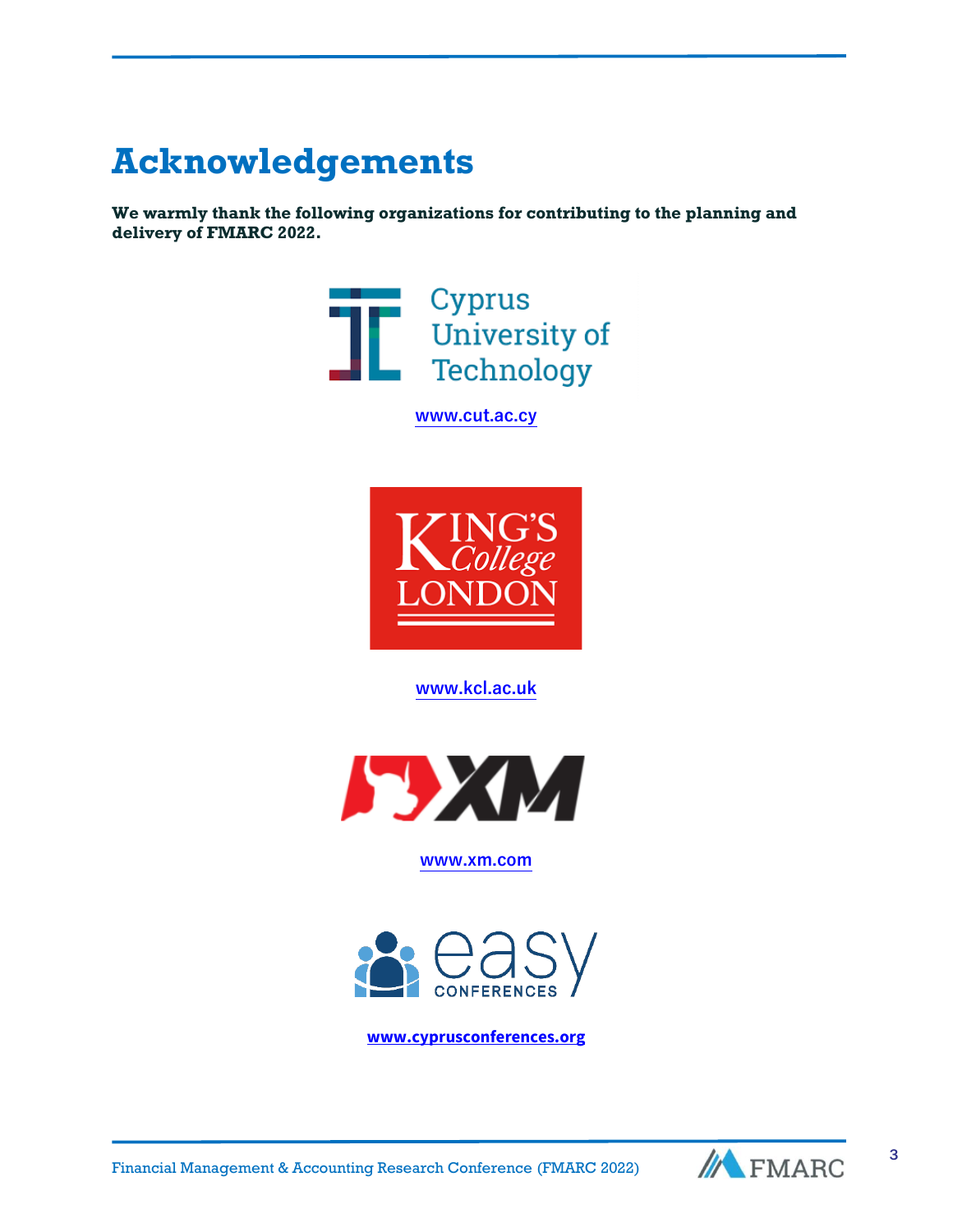## **XM Research Awards**

XM is pleased to launch the «XM Research Awards» scheme aiming to recognize outstanding scientific work in the fields of finance, accounting and their intersection. The prizes will support the awards announced at the Financial Management and Accounting Research Conference, 19 - 21 June 2022.



#### **XM will award the following prizes:**

- **(1)** Conference Best Paper
- **(2)** Best Paper in Finance Award
- **(3)** Best Paper in Accounting Award
- **(4)** Best Doctoral Paper Award

#### **About XM:**

Ĩ

With over 5,000,000 clients since it was founded in 2009, XM has grown to a large and well-established international investment firm and has become a true industry leader. XM is currently built of more than 600 professionals with long-year experience in the financial industry. XM has hosted hundreds of seminars around the world to educate traders, enabling them to make better trading decisions. Thus, over the years, XM enjoys a high level of client retention. UK based organization Investors in People have recognized XM with Gold Status for its efforts in developing people to realize their full potential and achieve their goals. By attaining this exemplary standard, XM has demonstrated that it is a leading force in the online trading sector and is committed to the people it serves.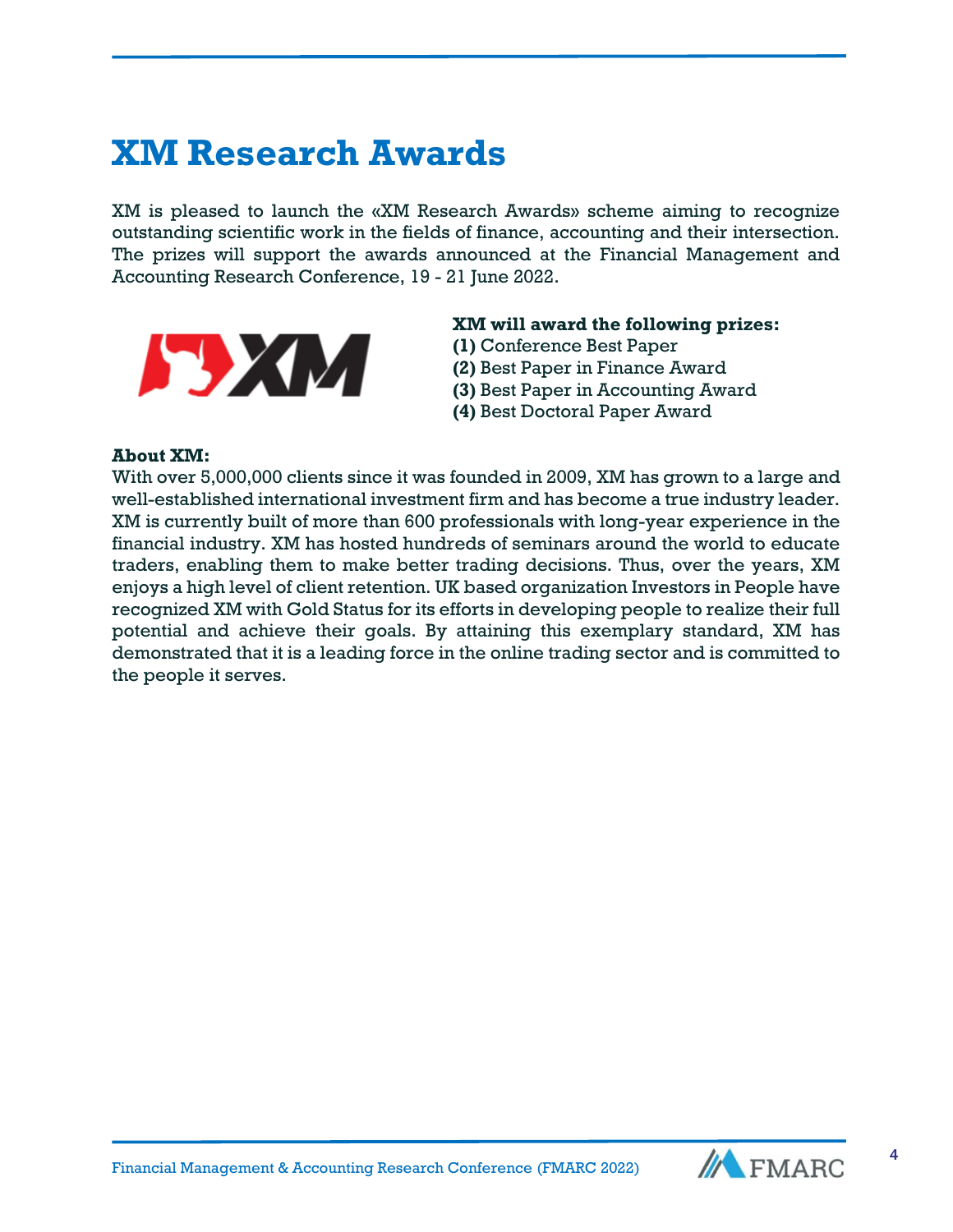## **Keynote Speakers**



## **Heitor Almeida**

**University of Illinois Urbana-Champaign** 

#### **Biography**

Ĩ

 Finance since January 2021. Almeida received two BAs, one from the Federal Heitor Almeida is Stanley C. and Joan J. Golder Chair in Corporate Finance and academic director of I-degrees at Gies College of Business. He joined the University of Illinois in 2007 and works as a research associate for the National Bureau of Economic Research. His research specialties include financial constraints, liquidity management, business groups, financial distress, innovation, and stock repurchases. He serves or has served as associate editor for numerous financial journals and is currently in that role for the Journal of Financial Intermediation and the Journal of Banking and Finance. He is a managing editor at the Journal of Corporate University of Minas Gerais at Belo Horizonte in 1991, the other from Central University Una at Belo Horizonte in 1993. He went on to earn a master's degree in economics from Pontifical Catholic University of Rio de Janeiro and a PhD in economics from the University of Chicago in 2000.

#### **Speech**

#### **Title: New Facts About Stock Repurchases. Should the Government Regulate Stock Repurchases?**

The standard model of repurchases says that companies repurchase stock when they have excess cash that cannot be redeployed efficiently in the company. In the standard model, an increase in repurchases has no effect on other corporate policies such as investment, R&D and employment. The standard model does not support a tax on repurchases or other regulation that increases the cost of stock repurchases for companies. Recent research has shown that the standard model is incomplete. Companies repurchase stock to manage earnings (increase earnings-per-share, or EPS). EPS-motivated repurchases are not driven by excess cash; and can thus have real effects on other corporate policies. The long-term effects of EPSmotivated repurchases on company performance are still being debated. I will discuss the most recent evidence in the corporate finance literature. I will also discuss whether EPS-driven repurchases should be regulated and how to do it.

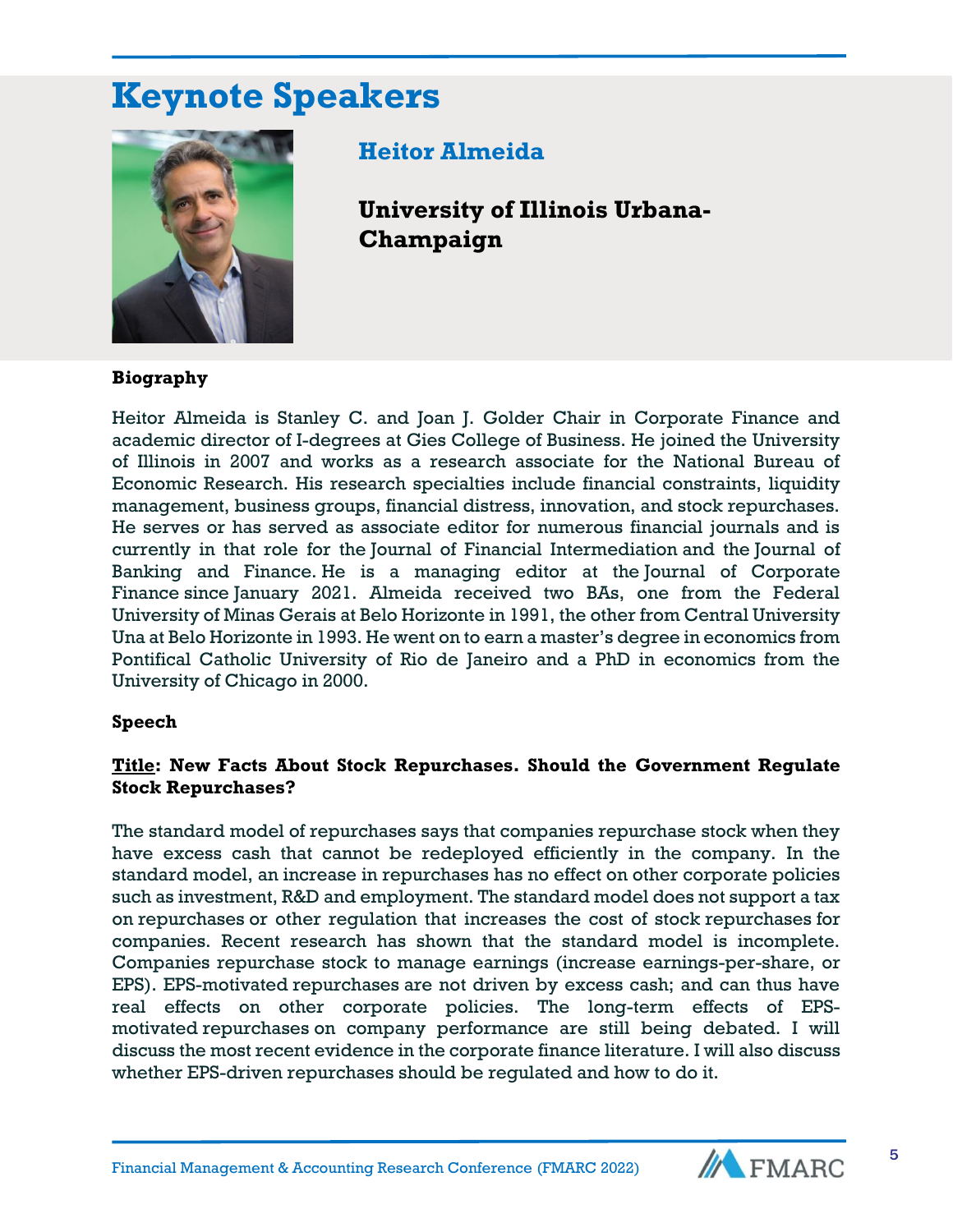

### **Carol Alexander**

### **Sussex University Business School**

### **Biography**

Carol Alexander is an expert in crypto asset and derivatives markets, financial risk analysis, high-frequency data analysis, blockchains, pricing and hedging financial instruments, volatility analysis, investment strategies, benchmarking and portfolio management. She has had a dual career in both industry and as an academic and is currently Professor of Finance at the University of Sussex and Visiting Professor at Peking University Business School. She has also edited the Journal of Banking and Finance since 2013. Throughout her corporate and academic careers Carol has designed and implemented mathematical models for pricing, trading, hedging and risk assessment for a wide range of asset management, stock exchange and banking clients. Carol is the author of the best-selling textbook "Market Models" and of the four-volume textbook series "Market Risk Analysis". She has also edited many other books – for these and her academic publications, see [www.coalexander.com.](http://www.coalexander.com/)

### **Speech [Recorded]**

### **Title: A Critical Review of Academic Research on Crypto Assets, Derivatives and Markets**

The plethora of freely available data has been the catalyst for a huge number of academic journal articles on crypto assets, but most of them simply apply some rather tired old financial models without having sufficient knowledge either of their possible application in the new crypto industry, or of the very special microstructure products in centralised and decentralised crypto markets. For example, over 350 papers on GARCH models for bitcoin risk assessment have been published to date and over 100 of these have appeared during the last two years. Since 2018 alone, more than 300 papers have been published on determinants of initial coin offerings and almost 100 articles on NFTs. Even more discussion papers remain unaccepted by journal editors because, by the time the empirical analysis has concluded and been written up, either the results lack robustness and need to be re-done on a new set of data or the problem is no longer relevant. Metaverse innovations now proceed at an astonishing rate, but many will become extant by the time the research has concluded. So, to be successful in this area of research, an academic requires enough knowledge to spot enduring developments in crypto markets well ahead of the curve and the herd.

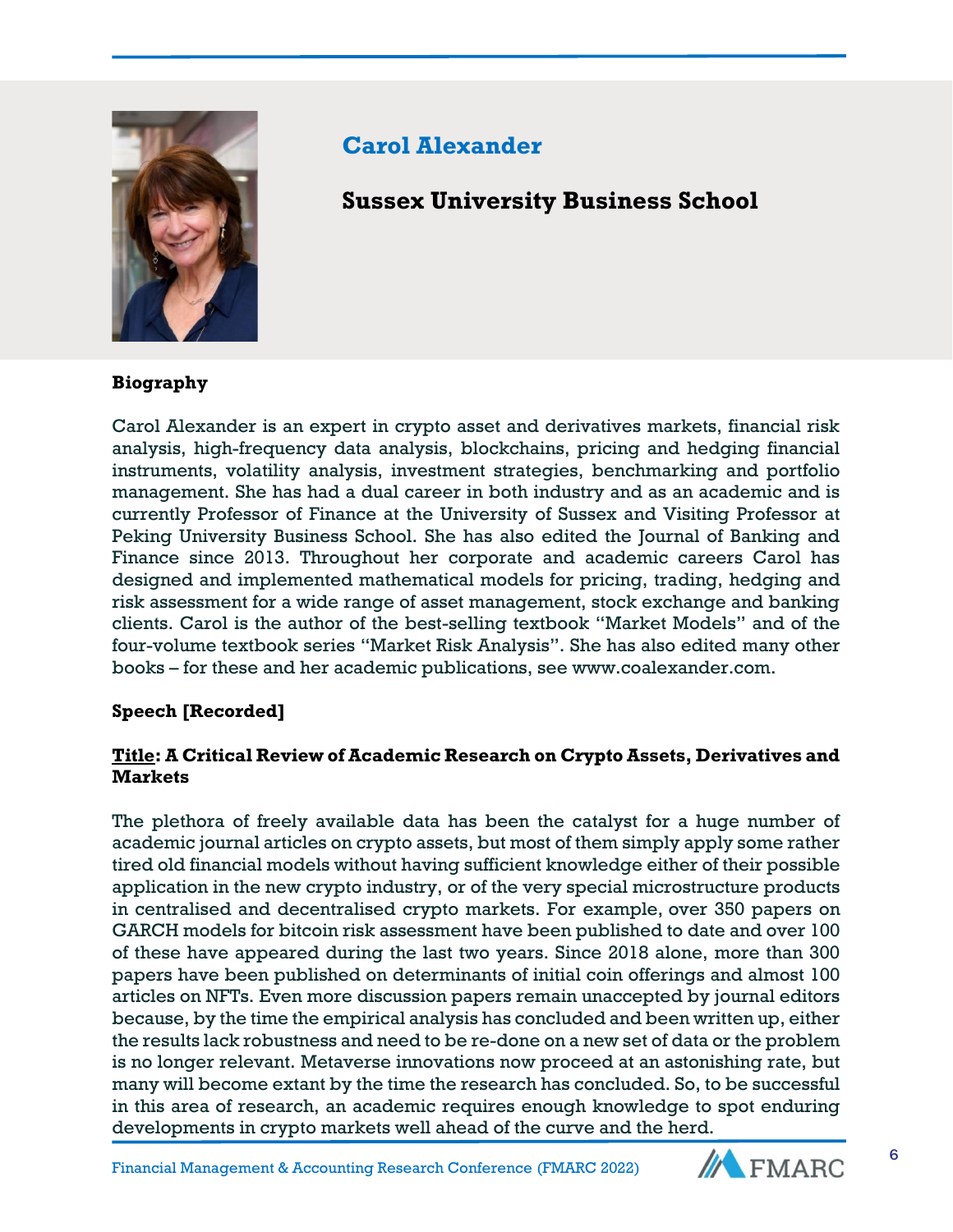

## **Jeffrey L. Callen**

**Rotman Faculty of Management University of Toronto**

### **Biography**

Ĩ

Jeffrey L. Callen is currently the Inaugural Rotman Chair of Accounting, University of Toronto, and formerly Charles I. Rosen Chair of Business Administration, Hebrew University and Research Professor of Accounting, New York University. His research interests include corporate valuation, firms' cost of capital, the impact of accounting information on capital markets, efficiency measurement, economics of the nonprofit firm and the history (ancient and medieval) of economic thought. He is the former editor-in-chief of the Journal of Accounting, Auditing and Finance, former editor of Contemporary Accounting Research, former co-editor of the International Journal of Accounting, and a current editor of the Multinational Finance Journal and the Journal of Law, Economics and Accounting. He served on numerous editorial boards. He has over 100 published papers, many of which are in top-tier economics, finance and accounting journals. He established the PhD program in accounting at the Rotman School of Management and served as advisor and co-advisor on numerous PhD theses. His former doctoral students can be found at top universities in the US such as Notre Dame, Northwestern and NYU to name a few.

### **Speech**

### **Title: The Coase Theorem and the Empty Core: Inspecting the Entrails after Four Decades**

Ronald Coase pioneered the transaction cost approach to the modern analysis of institutions, contracts and property rights. We argue that core theory enhances Coase's transaction cost approach by injecting considerations of coalition formation and stability into the analysis. Analysis of coalitional stability also provides additional insights regarding the nature of transaction costs and the efficiency of institutional arrangements when there are such costs. Overcoming the empty core is potentially an important function of contracts, institutions and property rights. Empty cores complement transaction costs in rationalizing real-world institutional arrangements.

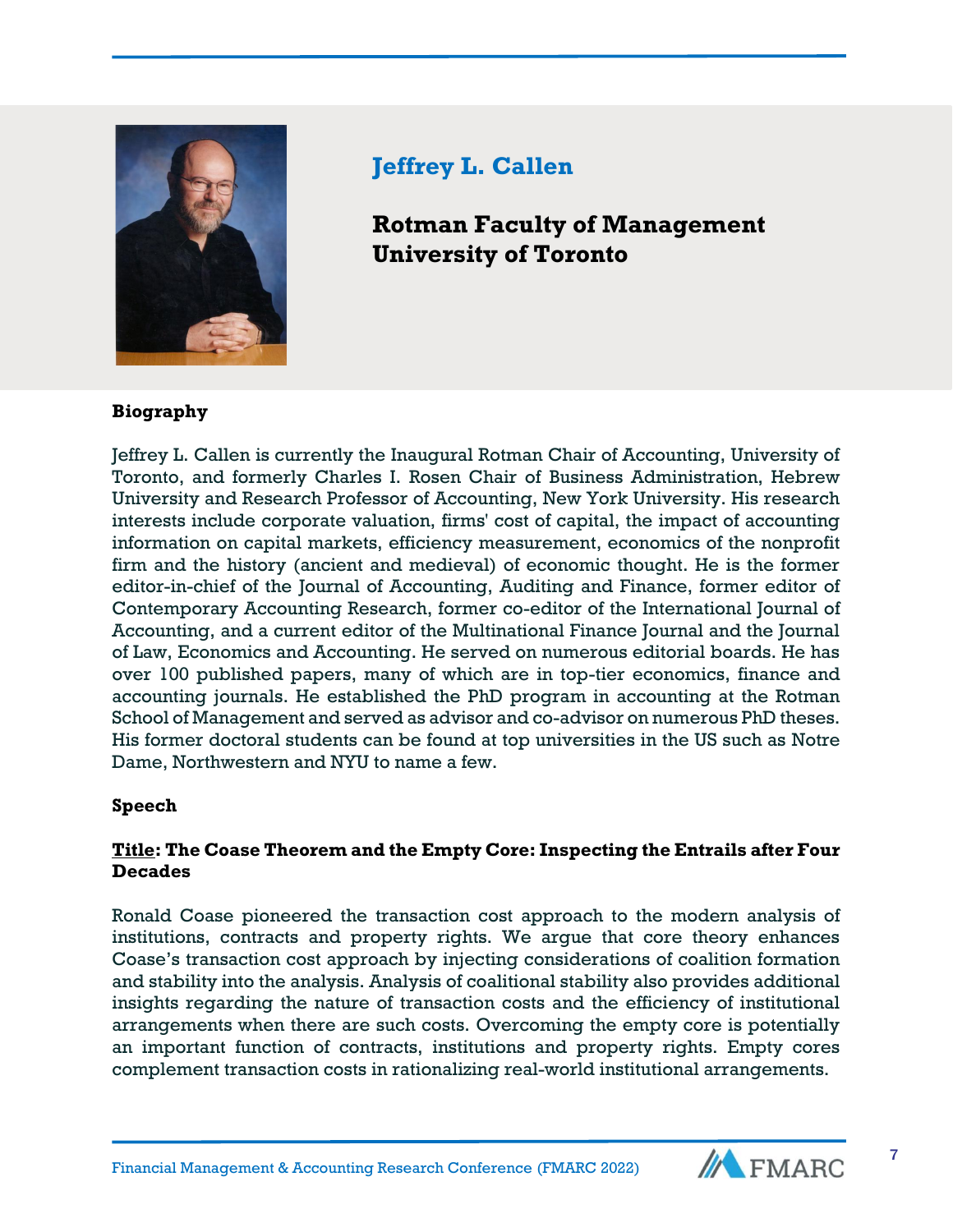## **PhD Mentors**

Ĩ



**Ioannis V. Floros** University of Wisconsin Milwaukee

Ioannis (Yiannis) V. Floros is an Associate Professor of Finance, the Dean's Research Fellow and the finance area head at the University of Wisconsin-Milwaukee, Lubar School of Business. Dr. Floros conducts research primarily in empirical corporate finance and specifically in going public decisions, securities offerings, disclosure, and financial contracting. His academic research is published in the Journal of Financial Economics, the Journal of Financial and Quantitative Analysis, the Review of Accounting Studies, the Journal of Financial Intermediation, the Journal of Corporate Finance, the Journal of Banking and Finance, the Financial Management and the Review of Quantitative Finance and Accounting.

In 2012-2013, Dr. Floros was a Visiting Academic Fellow at the U.S. Securities and Exchange Commission and participated in the formation of the economic baseline in rules related to the JOBS Act and the Dodd-Frank Act. Since 2014, he has been serving as the research director for the Dream Exchange of which he has been one of the founding members.



**Cláudia Custódio** Imperial College Business School

Cláudia Custódio is an Associate Professor of Finance at Imperial College. She was awarded her PhD from the London School of Economics in 2010, where she was affiliated with the Financial Markets Group (FMG). She is now a research associate at the FMG and ECGI. She is also a CEPR research fellow. After graduating, Cláudia spent time in the US working within the Department of Finance at the W. P. Carey School of Business, Arizona State University before moving back to her native Lisbon to join NOVA school of Business and Economics.

Cláudia's research focus is Corporate Finance, and her work has been published several times in academic journals such as the Journal of Finance, the Journal of Financial Economics, and the Review of Financial Studies. In 2019 she was awarded an ERC starting grant to study the impact of financial constraints of small firms on firm growth.

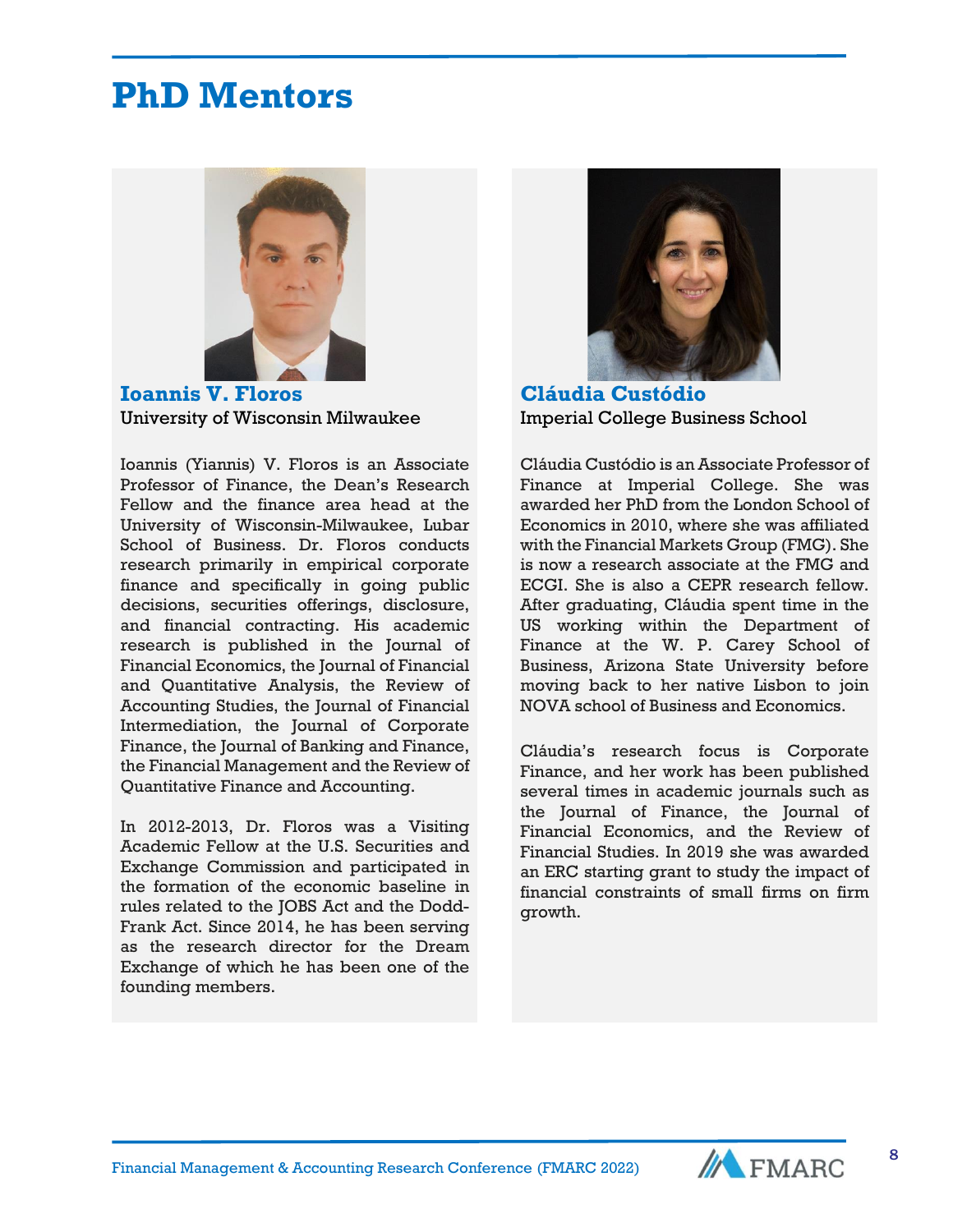## **Conference Chairs**



Ĩ

**Panayiotis C. Andreou** Cyprus University of Technology



**Tarik Driouchi** King's College London



**Paul Guest** King's College London



**Neophytos Lambertides** Cyprus University of Technology

## **Scientific Committee**

**Nihat Aktas** WHU – Otto Beisheim School of Management, Germany **Carol Alexander** Sussex University Business School, UK **Kris Allee** University of Arkansas, USA **Heitor Almeida** University of Illinois Urbana-Champaign, **USA Constantinos Antoniou** University of Warwick, UK **Ramin Baghai** Stockholm School of Economics, Sweden **Turan Bali** Georgetown University, USA **Martin Brown** University of St. Gallen, Switzerland **Jeffrey Callen** University of Toronto, Canada **Stefano Cascino** London School of Economics and Political Science, UK **Mark Clatworthy** University of Bristol, UK **Maria Correia** London School of Economics and Political Science, UK **Douglas Cumming** Florida Atlantic University, USA

**Cláudia Custódio** Imperial College Business Schoo, UK **Ralph De Haas** European Bank for Reconstruction and Development, UK **Luca Del Viva** ESADE, Spain **Manthos Delis** Montpellier Business School, France **Tarik Driouchi** King's College London, UK **Marie Dutordoir** University of Manchester, UK **Claire Economidou** University of Piraeus, Greece **Ester Einhorn** Tel Aviv University, Israel **Chris Florakis** University of Liverpool, UK **Ioannis Floros** University of Wisconsin-Milwaukee, USA **Juan Manuel García Lara** Universidad Carlos III de Madrid, Spain **Pedro Gete** IE Business School, Spain **Claudia Girardone** Essex Business School, UK **Paul Guest** King's College London, UK

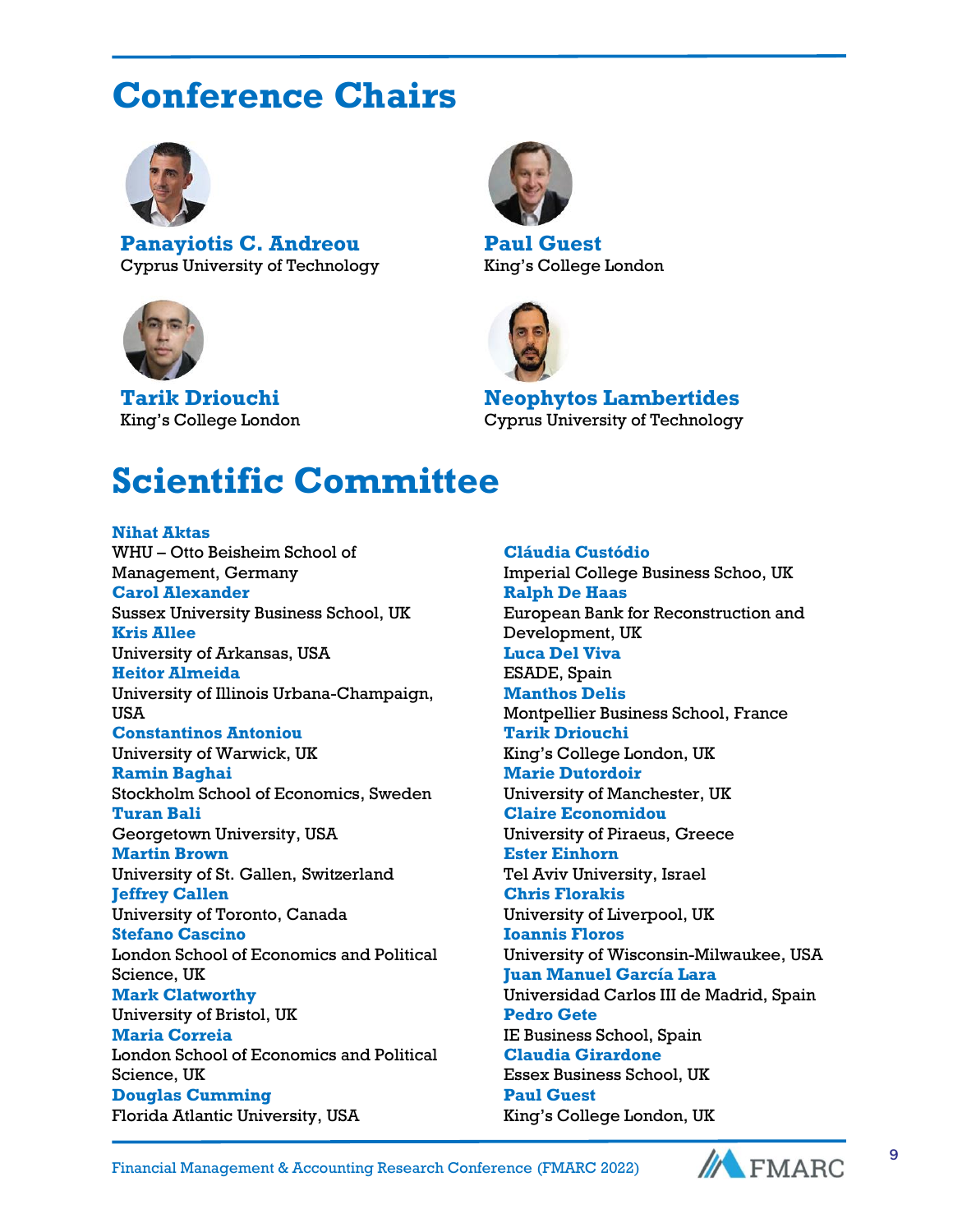**Jens Hagendorff** King's College London, UK **Michael Haliassos** Goethe University, Germany **Iftekhar Hasan** Fordham University, USA **Vasso Ioannidou** Bayes Business School, UK **Sofia Johan** Florida Atlantic University, USA **Nathan Joseph** Coventry University, UK **Eleni Kalotychou** Cyprus University of Technology, Cyprus **Neil Kellard** Essex Business School, UK **Sotirios Kokas** Essex Business School, UK **George Korniotis** Miami Herbert Business School, USA **Christodoulos Louca** Cyprus University of Technology, Cyprus **Dimitrios Malliaropulos** Bank of Greece/ University of Pireaus, Greece **Alex Michaelides** Imperial College Business School, UK **Duc Duy (Louis) Nguyen** Durham University Business School, UK **Dimitris Papanikolaou** Kellogg School of Management, USA **Dimitris Petmezas** Durham University Business School, UK **Dennis Philip** Durham University Business School, UK **Raghavendra Rau** Cambridge Judge Business School, UK **Plutarchos Sakellaris** Athens University of Economics and Business, Greece **Carlo Sala** ESADE, Spain **Zacharias Sautner** Frankfurt School of Finance & Management, Germany **Christos Savva** Cyprus University of Technology, Cyprus **Denis Sosyura** Arizona State University, USA **Theodore Sougiannis** University of Illinois Urbana-Champaign, USA

Ĩ

**Yannis Tsalavoutas** University of Glasgow, Scotland **Margarita Tsoutsoura** Cornell University **Patrick Verwijmeren** Erasmus University Rotterdam, The Netherlands **Mei Wang** WHU Otto Beisheim School of Management, Germany **Avi Wohl** Tel Aviv University, Israel **Geoffrey Wood** Western University in Canada, Canada **David Yermack** New York University, USA **Mengxin Zhao** Securities and Exchange Commission, USA



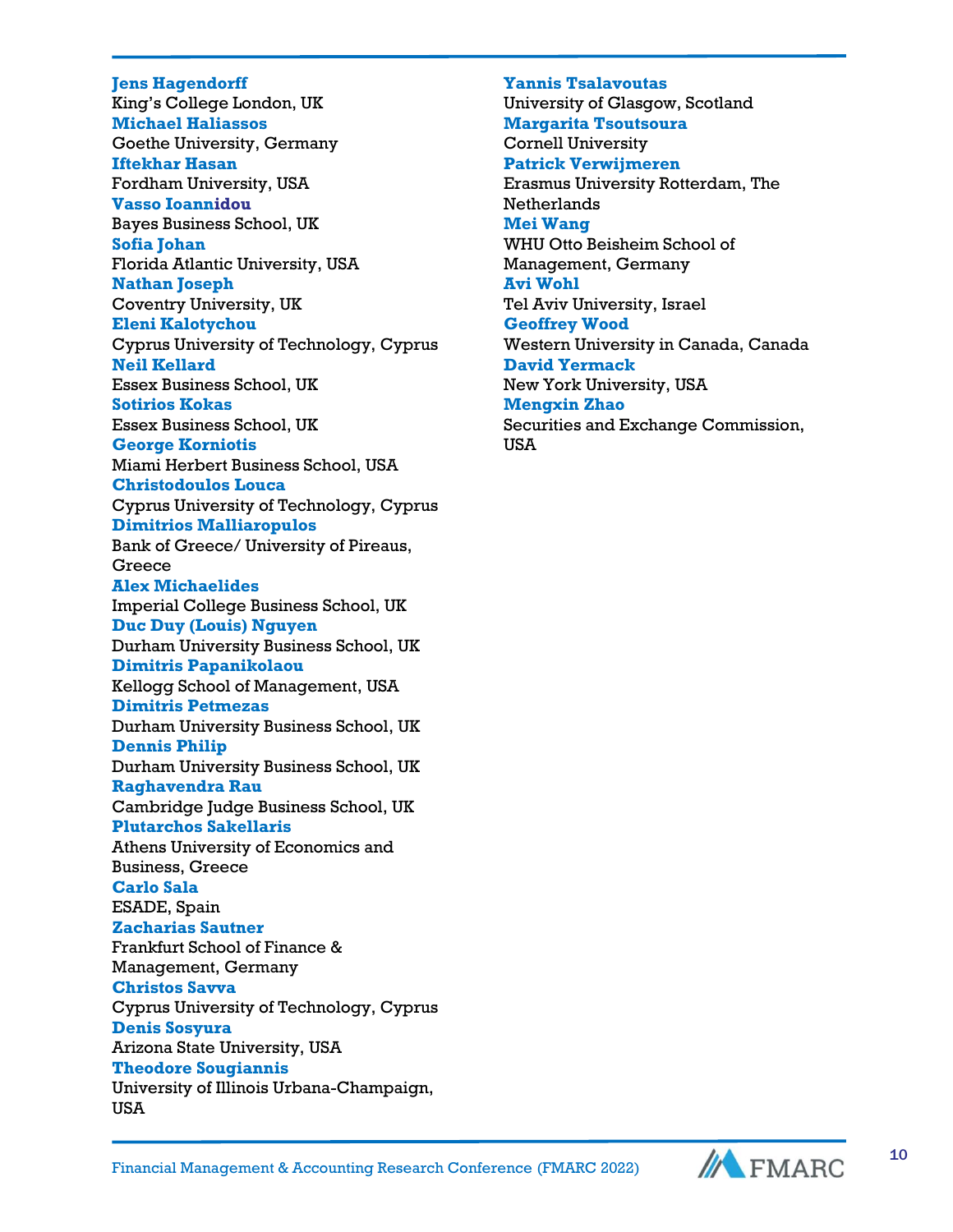## **PROGRAM OVERVIEW**

### **Sunday, June 19**

| $13:30 - 19:00$ | <b>Registration and Help Desk</b>                                                                             |
|-----------------|---------------------------------------------------------------------------------------------------------------|
| $14:30 - 16:15$ | <b>Presentations</b> (3 parallel sessions)                                                                    |
|                 | Sessions: S1.1 (Corporate Takeovers) S1.2 (Depository Institutions)<br><b>S1.3</b> (Corporate Policies)       |
| $16:15 - 16:45$ | <b>Coffee break</b>                                                                                           |
| $16:45 - 18:30$ | <b>Presentations</b> (3 parallel sessions)                                                                    |
|                 | Sessions: S2.1 (Venture Capital & Policies) S2.2 (Financial Markets)<br><b>S2.3</b> (Information Environment) |
| $18:30 - 19:30$ | <b>Opening Address</b>                                                                                        |
|                 | <b>Keynote Speech, Jeffrey L. Callen (University of Toronto)</b>                                              |
|                 | The Coase Theorem and the Empty Core: Inspecting the Entrails after<br><b>Four Decades</b>                    |
|                 | <b>Room:</b> Mermaid                                                                                          |
| $19:30 - 21:00$ | Welcome Reception (offered at the hotel's pool area)                                                          |

### **Monday, June 20**

| $08:00 - 13:00$ | <b>Registration and Help Desk</b>                                                              |
|-----------------|------------------------------------------------------------------------------------------------|
| $13:45 - 16:00$ |                                                                                                |
| $08:30 - 10:15$ | <b>Presentations</b> (3 parallel sessions)                                                     |
|                 | Sessions: S3.1 (Options Markets) S3.2 (Financing) S3.3 (Analysts)                              |
| $10:15 - 10:45$ | <b>Coffee break</b>                                                                            |
| $10:45-12:30$   | <b>Presentations</b> (3 parallel sessions)                                                     |
|                 | Sessions: S4.1 (Corporate Policies) S4.2 (Banking) S4.3 (Financing)                            |
| $12:30 - 13:45$ | Lunch                                                                                          |
| $13:45 - 15:30$ | <b>Presentations</b> (3 parallel sessions)                                                     |
|                 | Sessions: S5.1 (Asset Pricing) S5.2 (Accounting & Blockchain) S5.3<br>(Corporate Finance)      |
| $15:30 - 16:15$ | <b>Keynote Speech, Heitor Almeida (University of Illinois</b>                                  |
|                 | Urbana-Champaign)                                                                              |
|                 | New Facts About Stock Repurchases. Should the Government Regulate<br><b>Stock Repurchases?</b> |
|                 | <b>Room: Mermaid</b>                                                                           |
| $16:50 -$       | Gathering at the hotel's lobby                                                                 |
| $16:55 - 17:00$ | <b>Group Photo</b>                                                                             |
| $17:05-$        | Departure from the hotel with buses                                                            |
| $17:30-20:00$   | Tour to archeological places                                                                   |
| $20:30 - 23:30$ | Gala Dinner (Restaurant terrace at Aphrodite Hills)                                            |
|                 | Awards ceremony during the Gala Dinner                                                         |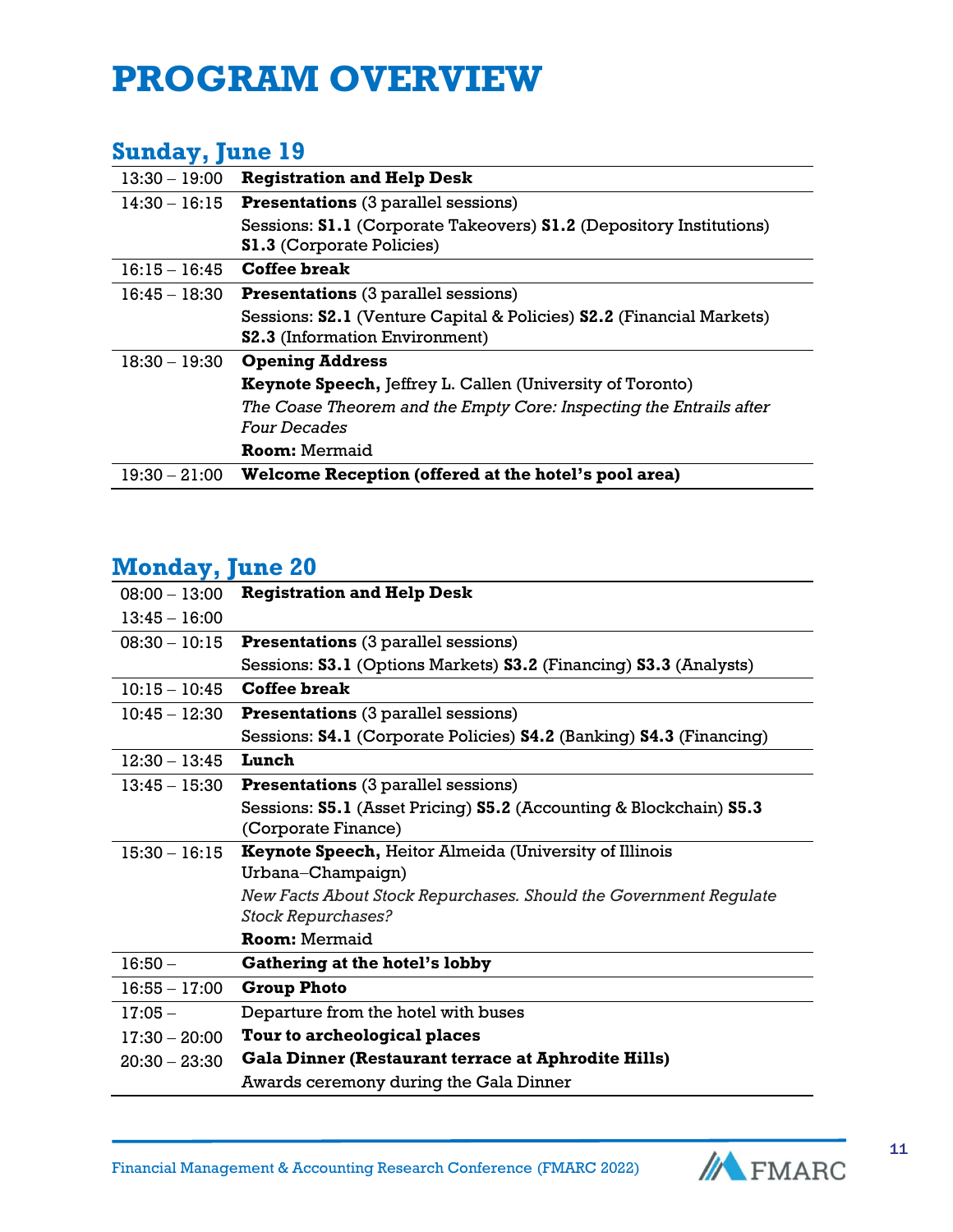## **Tuesday, June 21**

| $08:00 - 13:15$ | <b>Registration and Help Desk</b>                                                                                                               |
|-----------------|-------------------------------------------------------------------------------------------------------------------------------------------------|
| $14:00 - 18:30$ |                                                                                                                                                 |
| $08:30 - 10:50$ | <b>Presentations</b> (4 parallel sessions)                                                                                                      |
|                 | Sessions: <b>S6.1</b> (Executive Compensation) <b>S6.2</b> (Corporate Policies &<br>Financial Markets) S6.3 (Risk Management) S6.4 (Firm Value) |
| $10:50 - 11:15$ | Coffee break                                                                                                                                    |
| $11:15 - 13:00$ | <b>Presentations</b> (3 parallel sessions)                                                                                                      |
|                 | Sessions: S7.1 (Forecasting and Trading) S7.2 (Financial Performance)<br>S7.3 (Accounting)                                                      |
| $13:00 - 14:15$ | Lunch                                                                                                                                           |
| $14:15 - 16:00$ | <b>Presentations</b> (3 parallel sessions)                                                                                                      |
|                 | Sessions: S8.1 (Asset Pricing) S8.2 (Trading & Firm Value) S8.3<br>(Corporate Policies)                                                         |
| 14:15 – 17:00   | PhD Mentoring Session (open only to PhD Students)                                                                                               |
|                 | Cláudia Custódio (Imperial College London)                                                                                                      |
|                 | Ioannis V. Floros (University of Wisconsin-Milwaukee)                                                                                           |

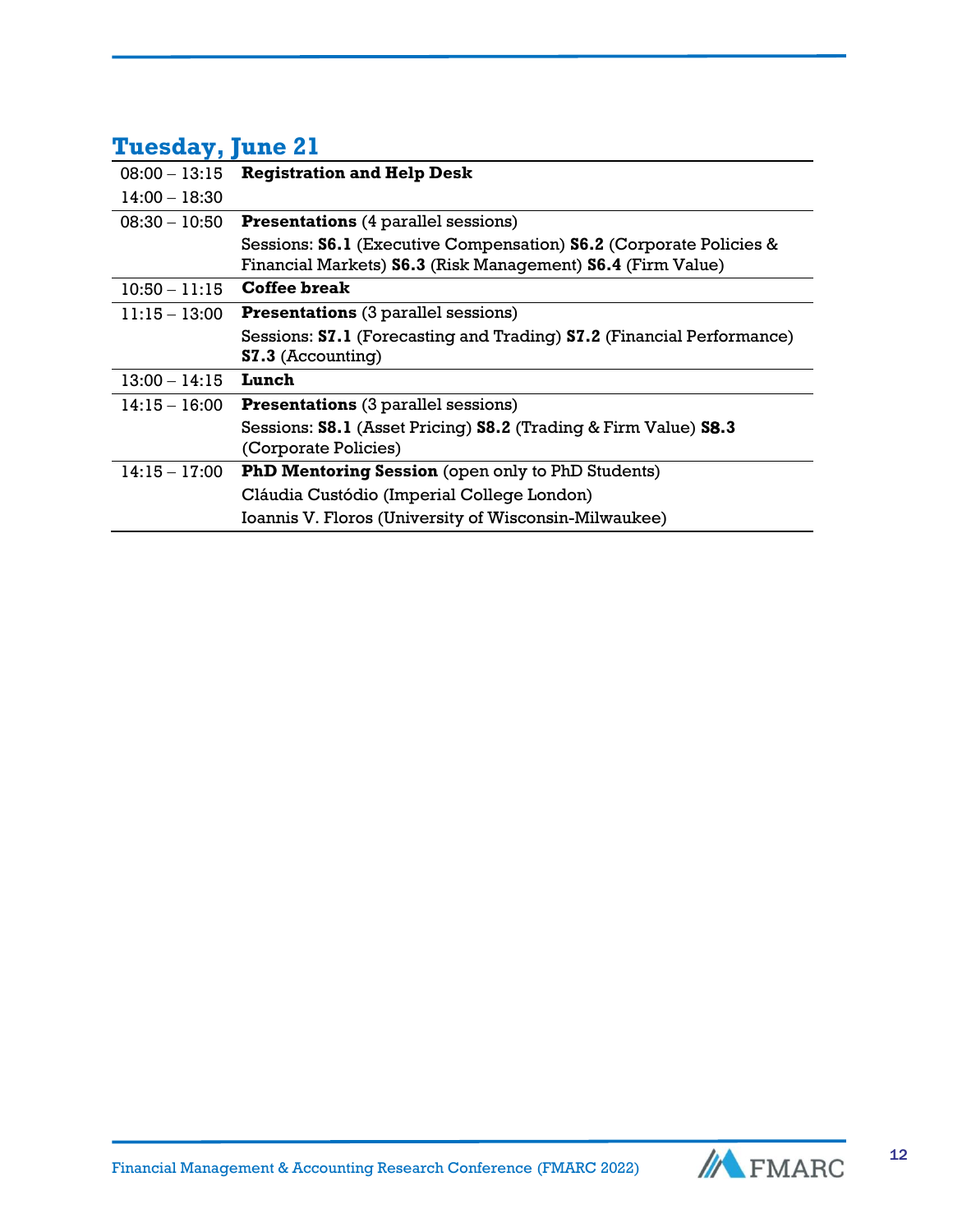## **Academic Sessions**

## **Sunday, June 19**

| Manaa I Land<br><b>SESSION 1.1</b><br>Room: Mermaid | <b>Corporate Takeovers</b>                                            | $14:30-16:15$ |
|-----------------------------------------------------|-----------------------------------------------------------------------|---------------|
| <b>Session Chair</b>                                | <b>Neophytos Lambertides</b>                                          |               |
|                                                     | <b>Industry Conditions and Value Creation in M&amp;As</b>             |               |
|                                                     | Tykvova Tereza, Jana Fidrmuc                                          |               |
| Discussant                                          | Karsten Paetzmann                                                     |               |
|                                                     | <b>Acquirer Insiders' Trades Around M&amp;A Announcements</b>         |               |
|                                                     | Chunling Xia, Zhong Chen, Jana Fidrmuc, Zicheng Lei                   |               |
| Discussant                                          | Marwin Mönkemeyer<br>The Role of IFRS Adoption in Predicting Abnormal |               |
|                                                     | <b>Volatility During Mergers and Acquisitions: Evidence</b>           |               |
|                                                     | from Sweden and Norway                                                |               |
|                                                     | Akarsh Kainth, Per Bjarte Solibakke                                   |               |
| Discussant                                          | Evangelos Vagenas-Nanos                                               |               |
|                                                     |                                                                       |               |
| <b>SESSION 1.2</b>                                  | <b>Depository Institutions</b>                                        | 14:30-16:15   |
| <b>Room: Poseidonas</b>                             |                                                                       |               |
| <b>Session Chair</b>                                | <b>Panayiotis C. Andreou</b>                                          |               |
|                                                     | <b>Climate Risk and Financial Stability: Evidence from Bank</b>       |               |
|                                                     | Lending                                                               |               |
|                                                     | Xing Huan, Thomas Conlon, Rong Ding, Zhifang Zhang                    |               |
| Discussant                                          | Bharat Raj Parajuli                                                   |               |
|                                                     | <b>Student Loan Supply, Parental Saving &amp; Portfolio</b>           |               |
|                                                     | <b>Allocation</b>                                                     |               |
|                                                     | <b>Emiel Jerphanion</b>                                               |               |
| Discussant                                          | Danilo V. Mascia                                                      |               |
|                                                     | <b>Same-sex Marriage Laws and Credit Access for Same-sex</b>          |               |
|                                                     | <b>Couples</b><br>Jens Hagendorff, Louis Nguyen, Ben Sila             |               |
| Discussant                                          | <b>Tom Nohel</b>                                                      |               |
|                                                     |                                                                       |               |
|                                                     |                                                                       |               |
| <b>SESSION 1.3</b>                                  | <b>Corporate Policies</b>                                             | 14:30-16:15   |
| Room: Athina                                        |                                                                       |               |
| <b>Session Chair</b>                                | <b>Bharat Raj Parajuli</b>                                            |               |
|                                                     | <b>Do Consumer Awareness and Product Market Competition</b>           |               |
|                                                     | <b>Matter in Corporate Social Responsibility?</b>                     |               |
|                                                     | Sung Bae, Kiyoung Chang, Ha-Chin Yi                                   |               |
| Discussant                                          | Hong Zhao                                                             |               |
|                                                     | <b>Credit Ratings and Corporate ESG Policies</b>                      |               |
|                                                     | Sushil Sainani, Chris Florackis, Periklis Boumparis                   |               |
| Discussant                                          | Ye Zhang                                                              |               |
|                                                     | <b>Sustain and Deliver: Capturing the Valuation Effects of</b>        |               |
|                                                     | <b>Corporate Sustainability</b>                                       |               |
| Discussant                                          | <b>Mohammed Zakriya</b>                                               |               |
|                                                     | Siqi Liu                                                              |               |

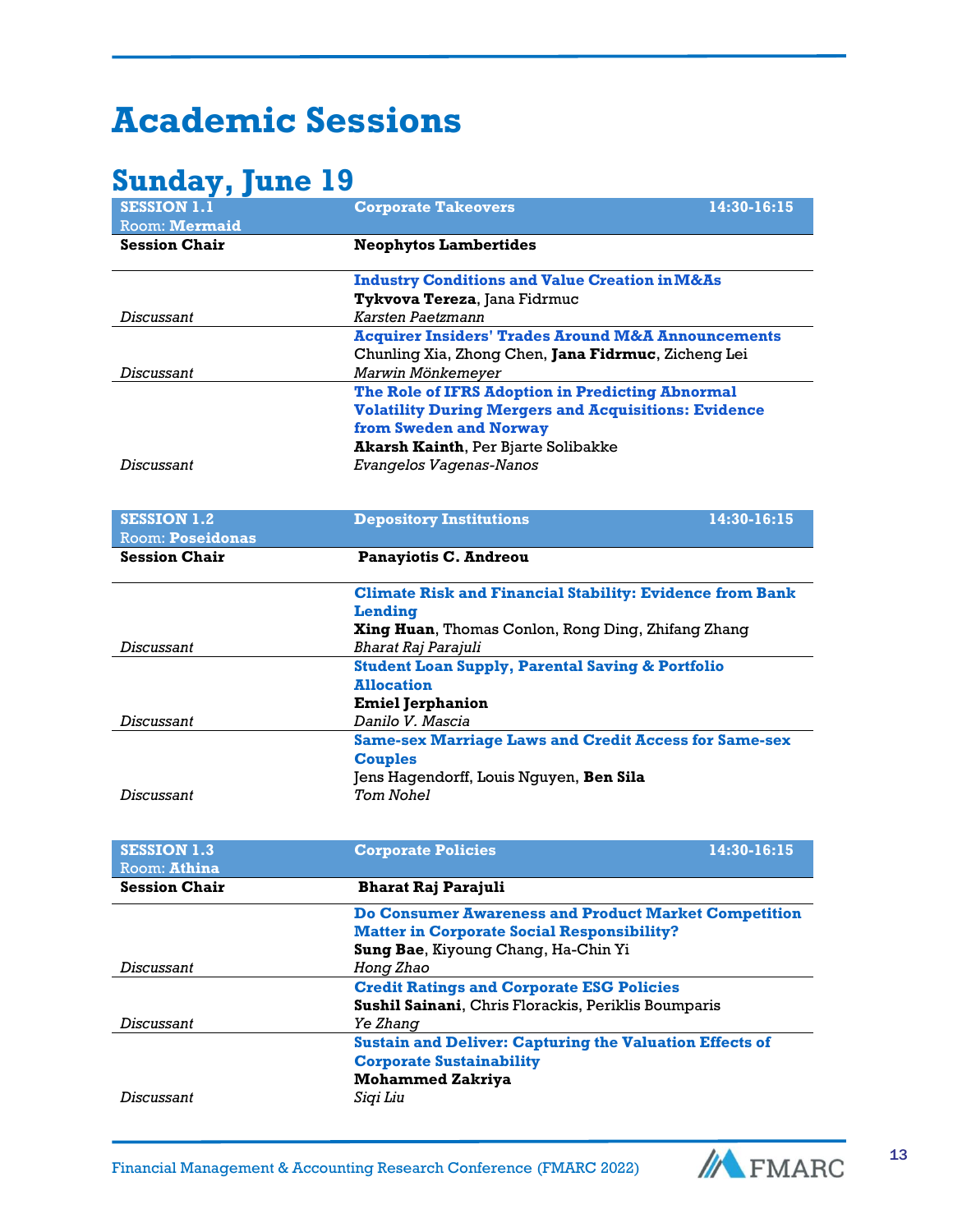| <b>SESSION 2.1</b>      | <b>Venture Capital &amp; Policies</b>                           | 16:45-18:30 |
|-------------------------|-----------------------------------------------------------------|-------------|
| Room: Mermaid           |                                                                 |             |
| <b>Session Chair</b>    | <b>Francisco Urzua</b>                                          |             |
|                         | <b>Industry-specific Learning and Specialization in Venture</b> |             |
|                         | <b>Capitalists' Internationalization Decisions</b>              |             |
|                         | <b>Antonia Nörthemann</b>                                       |             |
| <b>Discussant</b>       | Tvkvova Tereza                                                  |             |
|                         | <b>Impact Investing and Venture Capital Industry:</b>           |             |
|                         | <b>Experimental Evidence</b>                                    |             |
|                         | Ye Zhang                                                        |             |
| Discussant              | Cristian-Mihail Condrea                                         |             |
|                         | <b>Geographic Matching between Firm Internationalization</b>    |             |
|                         | and Board Foreignness                                           |             |
|                         | Hong Zhao, Samia Belaounia                                      |             |
| Discussant              | Hui Zhu                                                         |             |
|                         |                                                                 |             |
| <b>SESSION 2.2</b>      | <b>Financial Markets</b>                                        | 16:45-18:30 |
| <b>Room: Poseidonas</b> |                                                                 |             |
| <b>Session Chair</b>    | Carlo Sala                                                      |             |
|                         | <b>Corporate Credit Default Swap Systematic Factors</b>         |             |
|                         | Ming-Tsung Lin, Ka Kei Chan, Qinye Lu                           |             |
| Discussant              | Mattia Bevilacqua                                               |             |
|                         | The Impact of Regulatory Changes on Rating Shopping             |             |
|                         | and Catering Behaviour in the European Securitisation           |             |
|                         | <b>Market</b>                                                   |             |
|                         | Alper Kara, Nodirbek Karimov, Gareth Downing, David             |             |
|                         | Marques-Ibanez                                                  |             |
| Discussant              | Dimitris Tsouknidis                                             |             |
|                         | <b>Financial Experts and the Cost of Convincing</b>             |             |
|                         | Panayiotis C. Andreou, Sofia Anyfantaki, Demetris Koursaros     |             |
| Discussant              | Cláudia Custódio                                                |             |
|                         |                                                                 |             |
| <b>SESSION 2.3</b>      | <b>Information Environment</b>                                  | 16:45-18:30 |
| Room: Athena            |                                                                 |             |
| <b>Session Chair</b>    | <b>Ioannis V. Floros</b>                                        |             |
|                         | <b>Enhancement in Firms' Information Environment via</b>        |             |
|                         | <b>Options Trading and the Efficiency of Corporate</b>          |             |
|                         | Investment                                                      |             |
|                         | Seraina Anagnostopoulou, Lenos Trigeorgis, Andrianos            |             |
|                         | Tsekrekos                                                       |             |
| Discussant              | <i>Neil Pearson</i>                                             |             |
|                         | <b>Herding on Different Market Participants</b>                 |             |
|                         | Servanna Mianjun Fu, Thanos Verousis, Neil Kellard              |             |
| Discussant              | Nadia Massoud                                                   |             |
|                         | Does the Delay in Firm-Specific Information Cause               |             |
|                         | <b>Momentum?</b>                                                |             |
|                         | <b>Bharat Raj Parajuli</b>                                      |             |
| Discussant              | <i>Ioannis Psaradellis</i>                                      |             |
|                         |                                                                 |             |

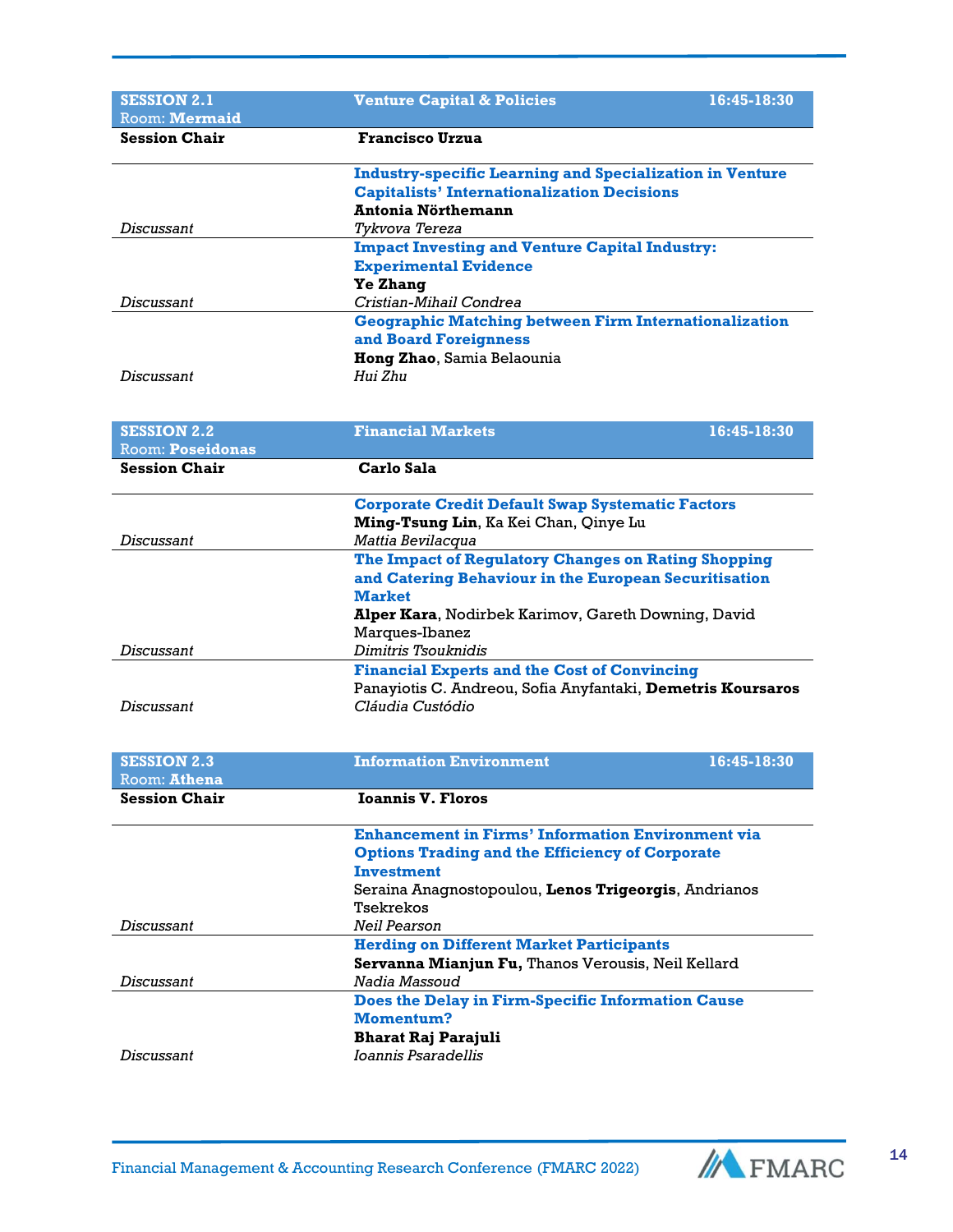## **Monday, June 20**

| <b>SESSION 3.1</b><br>Room: Mermaid | <b>Options Markets</b><br>08:30-10:15                                            |  |
|-------------------------------------|----------------------------------------------------------------------------------|--|
| <b>Session Chair</b>                | <b>Paul Whelan</b>                                                               |  |
|                                     | <b>Pricing Event Risk: Evidence from Concave Implied</b>                         |  |
|                                     | <b>Volatility Curves</b>                                                         |  |
|                                     | Alex Kostakis, Lykourgos Alexiou, Amit Goyal, Leonidas                           |  |
| Discussant                          | Rompolis<br>Georgios Rafail Kostoglou                                            |  |
|                                     | <b>Why Does Options Market Information Predict Stock</b>                         |  |
|                                     | Returns?                                                                         |  |
|                                     | <b>Neil Pearson</b>                                                              |  |
| Discussant                          | Anastasios Kagkadis                                                              |  |
|                                     | <b>Do Informed Option Trading Measures Measure Informed</b>                      |  |
|                                     | <b>Trading?</b>                                                                  |  |
|                                     | Carlo Sala, Luis Goncalves-Pinto                                                 |  |
| Discussant                          | Ruslan Tuneshev                                                                  |  |
|                                     |                                                                                  |  |
|                                     |                                                                                  |  |
|                                     |                                                                                  |  |
| <b>SESSION 3.2</b>                  | 08:30-10:15<br><b>Financing</b>                                                  |  |
| <b>Room: Poseidonas</b>             |                                                                                  |  |
| <b>Session Chair</b>                | <b>Andreas Charitou</b>                                                          |  |
|                                     | <b>Non-Underwritten Equity Placements and their Agents</b>                       |  |
|                                     | Siyuan Fan, Ioannis V. Floros, Leonardo Madureira, Ajai                          |  |
|                                     | Singh                                                                            |  |
| Discussant                          | Francisco Urzua                                                                  |  |
|                                     | <b>The Incentives of SPAC Sponsors</b>                                           |  |
|                                     | Tom Nohel, Felix Feng, Xuan Tian, Wenyu Wang, Yufeng Wu                          |  |
| Discussant                          | Heitor Almeida                                                                   |  |
|                                     | <b>Board Cultural Diversity and IPO Survival: Evidence from</b><br><b>UK AIM</b> |  |
|                                     | Tariq Qaysi, Wasim Ahmad, Eilnaz Kashefi Pour, Abdul                             |  |
|                                     | Mohamed                                                                          |  |
| Discussant                          | Ming-Tsung Lin                                                                   |  |
|                                     |                                                                                  |  |

| Room: Athena         | aaaskaa y wew                                                 |
|----------------------|---------------------------------------------------------------|
| <b>Session Chair</b> | <b>Pietro Perotti</b>                                         |
|                      | <b>How Does the Concurrent Release of Target Prices and</b>   |
|                      | <b>Earnings Forecasts Affect the Informativeness of Stock</b> |
|                      | <b>Recommendation Revisions?</b>                              |
|                      | <b>Zacharias Petrou, Andreas Charitou, Irene Karamanou</b>    |
| Discussant           | Pietro Perotti                                                |
|                      | <b>Internal Ratings, Non-Performing Loans, and Bank</b>       |
|                      | <b>Opacity: Evidence from Analysts' Forecasts</b>             |
|                      | Giacomo Nocera, Brunella Bruno, Immacolata Marino             |
| Discussant           | Sotirios Kokas                                                |
|                      | Does it Pay to be Bold? Analyst Thirst for Visibility and     |
|                      | <b>Their Tone During Earnings Conference Calls</b>            |
|                      | <b>Chiara De Amicis</b>                                       |
| Discussant           | Luca Del Viva                                                 |



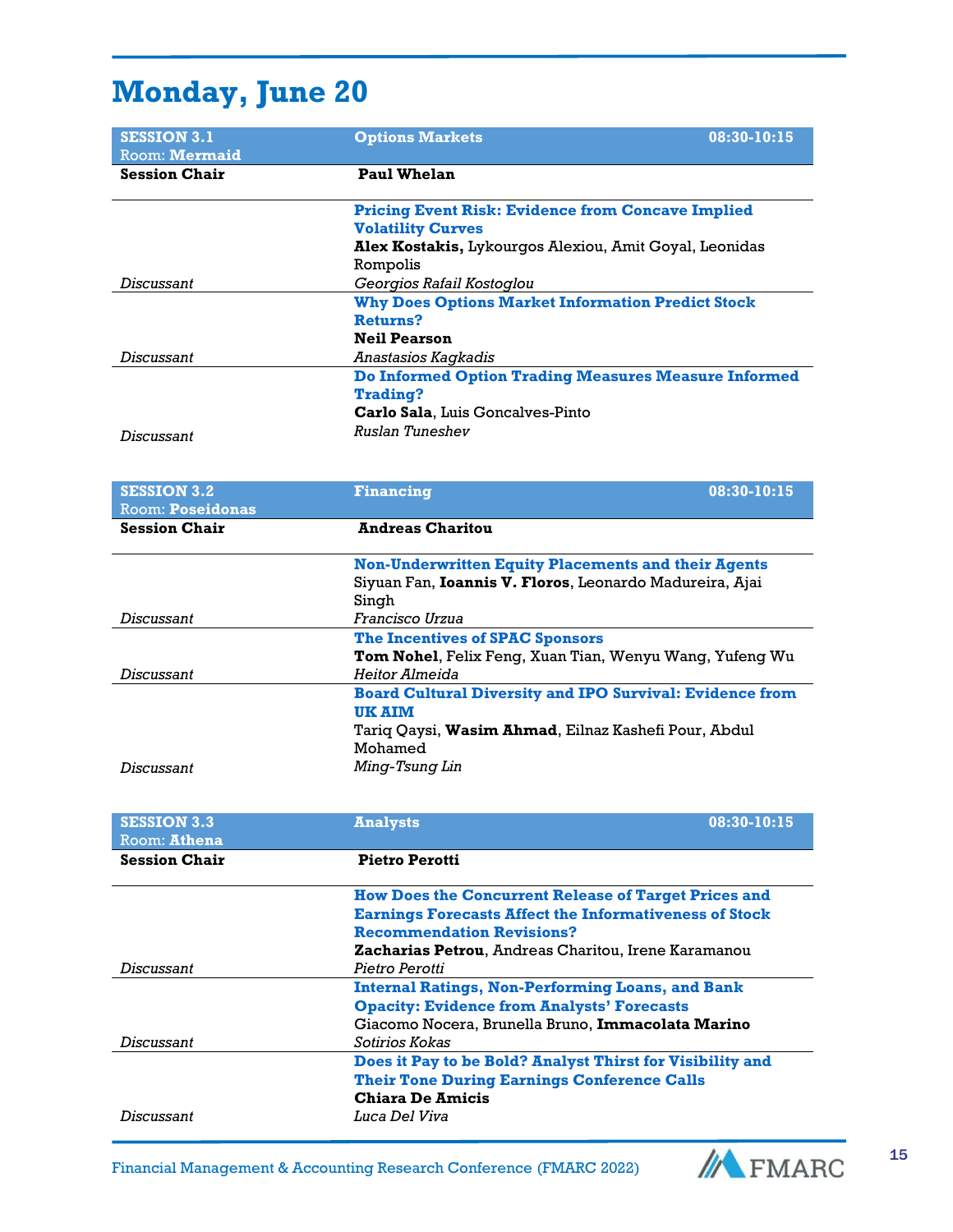| <b>SESSION 4.1</b>      | <b>Corporate Policies</b><br>10:45-12:30                      |
|-------------------------|---------------------------------------------------------------|
| Room: Mermaid           |                                                               |
| <b>Session Chair</b>    | <b>Jana Fidrmuc</b>                                           |
|                         | <b>Tax Regimes and Profit Shifting</b>                        |
|                         | Panagiotis Karavitis, Pantelis Kazakis, Rajni Soni, Theodore  |
|                         | Sougiannis                                                    |
| Discussant              | Akarsh Kainth                                                 |
|                         | The Impact of R&D Tax Incentives on R&D Investment            |
|                         | <b>Efficiency</b>                                             |
|                         | Ioannis Tsalavoutas, Fanis Tsoligkas, Seraina                 |
|                         | <b>Anagnostopoulou</b>                                        |
| <b>Discussant</b>       | Zhifang Zhang                                                 |
|                         | <b>Director Co-working Experience and Investment</b>          |
|                         | <b>Efficiency: The Moderating Role of Product Market</b>      |
|                         | <b>Competition and Financial Constraints</b>                  |
|                         | Isabella Karasamani, Andreas Procopiou                        |
| <b>Discussant</b>       | Seraina Anagnostopoulou                                       |
|                         |                                                               |
| <b>SESSION 4.2</b>      | 10:45-12:30<br><b>Banking</b>                                 |
| <b>Room: Poseidonas</b> |                                                               |
| <b>Session Chair</b>    | <b>Plutarchos Sakellaris</b>                                  |
|                         | <b>Bank Specialization and Industry-Specific Shocks</b>       |
|                         | Sotirios Kokas, Rajkamal Iyer, Alex Michaelides, Jose-Luis    |
|                         | Peydro                                                        |
| <b>Discussant</b>       | Emiel Jerphanion                                              |
|                         | <b>Internally Assessed Bank Capital Requirements and Loan</b> |
|                         | <b>Portfolio Returns</b>                                      |
|                         | Danilo V. Mascia, Kevin Keasey, Francesco Vallascas           |
| <b>Discussant</b>       | Xing Huan                                                     |
|                         | <b>Banks as "Anchors": The Role of Banks in Funding</b>       |
|                         | <b>Innovation</b>                                             |
|                         | <b>Cristian-Mihail Condrea</b>                                |
| <b>Discussant</b>       | Ben Sila                                                      |

| <b>SESSION 4.3</b><br>Room: Athina | <b>Financing</b>                                                                | 10:45-12:30 |
|------------------------------------|---------------------------------------------------------------------------------|-------------|
| <b>Session Chair</b>               | Immacolata Marino                                                               |             |
|                                    | The Effects of Going Public on Firm Performance and                             |             |
|                                    | <b>Commercialization Strategy: Evidence from International</b><br><b>IPOs</b>   |             |
|                                    | <b>Francisco Urzua, Borja Larrain, Gordon Phillips, Giorgo</b>                  |             |
|                                    | Sertsios                                                                        |             |
| Discussant                         | Wasim Ahmad                                                                     |             |
|                                    | How Does the JOBS Act Affect the Rule 144A Market?<br><b>Hui Zhu, Kelly Cai</b> |             |
| Discussant                         | <i>Ioannis V. Floros</i>                                                        |             |
|                                    | <b>Cash-rich Seasoned Equity Issuers</b>                                        |             |
|                                    | <b>Mengqian Chen, Marie Dutordoir, Norman Strong</b>                            |             |
| Discussant                         | Sung Bae                                                                        |             |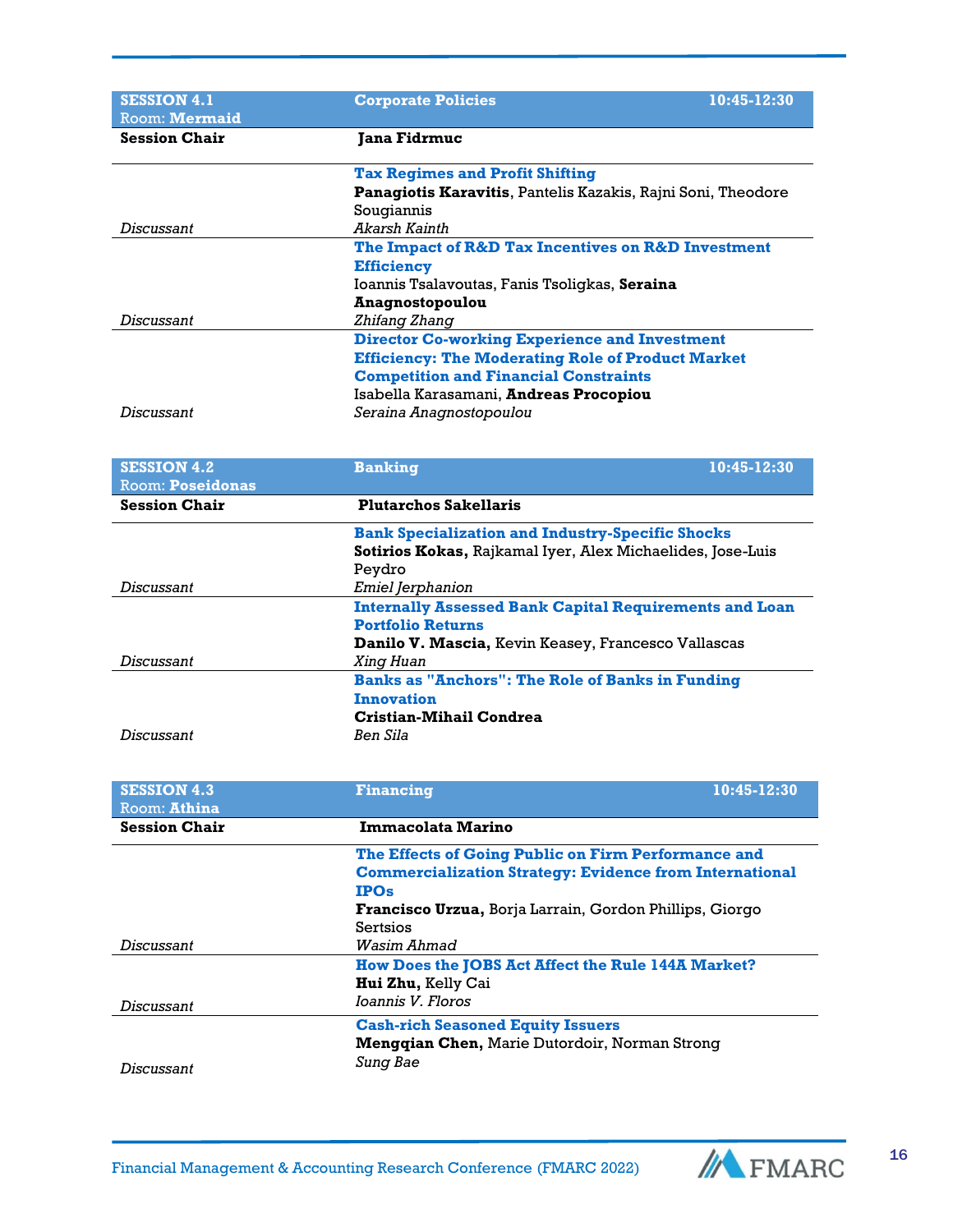| <b>SESSION 5.1</b><br>Room: Mermaid | <b>Asset Pricing</b>                                          | 13:45-15:30 |
|-------------------------------------|---------------------------------------------------------------|-------------|
| <b>Session Chair</b>                | Luca Del Viva                                                 |             |
|                                     | <b>Overnight Returns: Investor Sentiment or Investor</b>      |             |
|                                     | <b>Attention?</b>                                             |             |
|                                     | Evangelos Vagenas-Nanos, Ahmed Prapan                         |             |
| Discussant                          | Somayyeh Lotfinoghabi                                         |             |
|                                     | <b>When Sentiment Is News: Topic-Adaptive Syntax Approach</b> |             |
|                                     | (TASA)                                                        |             |
|                                     | Nazanin Babolmorad, <b>Nadia Massoud</b>                      |             |
| Discussant                          | <i>Michalis Stamatogiannis</i>                                |             |
|                                     | <b>Directional Signal, Stock Returns and Momentum</b>         |             |
|                                     | Luca Del Viva, Carlo Sala, Andre Souza                        |             |
| Discussant                          | Paul Whelan                                                   |             |

| <b>SESSION 5.2</b><br><b>Room: Poseidonas</b> | <b>Accounting &amp; Blockchain</b>                             | 13:45-15:30 |
|-----------------------------------------------|----------------------------------------------------------------|-------------|
| <b>Session Chair</b>                          | <b>Anders Reppen</b>                                           |             |
|                                               | <b>Challenges of Blockchain Technology in Financial</b>        |             |
|                                               | <b>Services: Use Cases, Smart Contracts and Governance</b>     |             |
|                                               | <b>Karsten Paetzmann</b>                                       |             |
| Discussant                                    | Athina Christodoulou                                           |             |
|                                               | The Development of a Framework for a New Auditing              |             |
|                                               | <b>Process Model in the Blockchain era - A Systematic</b>      |             |
|                                               | <b>Literature Review</b>                                       |             |
|                                               | Athina Christodoulou, Petros Lois, Ifigenia Georgiou, Svetlana |             |
|                                               | Sapuric                                                        |             |
| Discussant                                    | <i>Fanis Tsoligkas</i>                                         |             |
|                                               | <b>A Machine Learning Approach to Detect Accounting</b>        |             |
|                                               | <b>Frauds</b>                                                  |             |
|                                               | Arman Hassanniakalager, Pietro Perotti, Fanis Tsoligkas        |             |
| Discussant                                    | Shuyu Li                                                       |             |

| <b>SESSION 5.3</b><br>Room: Athina | <b>Corporate Finance</b>                                       | 13:45-15:30 |
|------------------------------------|----------------------------------------------------------------|-------------|
| <b>Session Chair</b>               | Christodoulos Louca                                            |             |
|                                    | <b>Stock Price Crash Risk and the Managerial Rhetoric</b>      |             |
|                                    | <b>Mechanism: Evidence from Narrative R&amp;D Disclosure</b>   |             |
|                                    | <b>Marina Magidou, Panayiotis C. Andreou, Neophytos</b>        |             |
|                                    | Lambertides                                                    |             |
| Discussant                         | Jeffrey L. Callen                                              |             |
|                                    | <b>M&amp;A Communication and Analysts' Forecasts: Evidence</b> |             |
|                                    | from Conference Calls                                          |             |
|                                    | Devrimi Kaya, Tobias Boehmer, Petroula Glachtsiou              |             |
| Discussant                         | <i>Leonidas Barbopoulos</i>                                    |             |
|                                    | <b>Impact of News Announcements on Carbon Prices</b>           |             |
|                                    | Karishma Ansaram, Paolo Mazza                                  |             |
| Discussant                         | Menggian Chen                                                  |             |

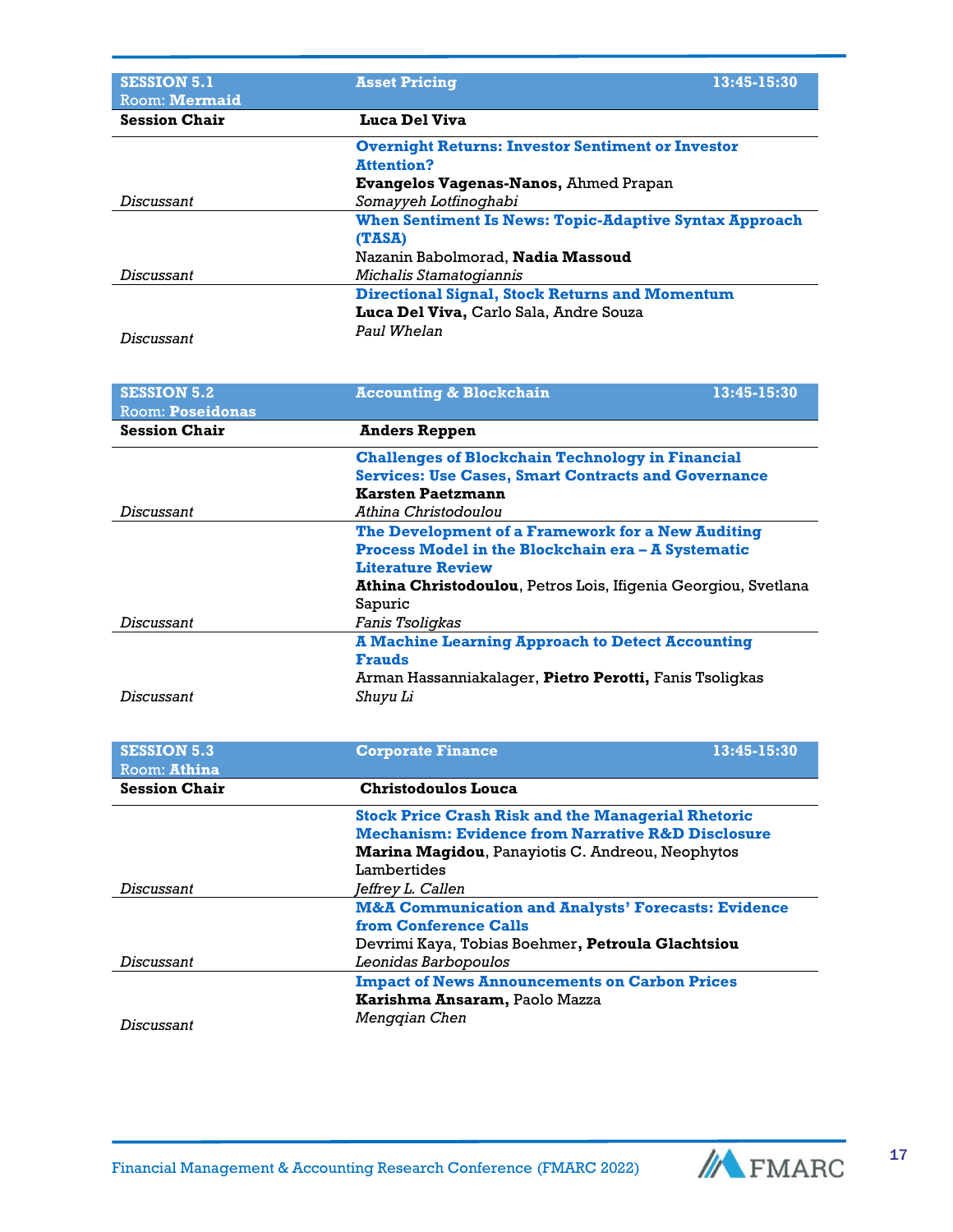## **Tuesday, June 21**

| <b>SESSION 6.1</b>   | <b>Executive Compensation</b><br>08:30-10:50                    |  |
|----------------------|-----------------------------------------------------------------|--|
| Room: Mermaid        |                                                                 |  |
| <b>Session Chair</b> | <b>Rodrigo Hizmeri</b>                                          |  |
|                      | <b>CEOs Under Dismissal Threat: The Case of Setting Stretch</b> |  |
|                      | <b>Earnings Guidance</b>                                        |  |
|                      | <b>Doron Hadass, Dan Weiss</b>                                  |  |
| Discussant           | Chiara De Amicis                                                |  |
|                      | <b>Unintended Consequences of Outcome-Based</b>                 |  |
|                      | <b>Compensation - How CEO Bonuses, Stocks and Stock</b>         |  |
|                      | <b>Options Affect Their Firms' Patent Litigation</b>            |  |
|                      | Nikolaos Papageorgiadis, Andreas Procopiou, Wofgang Sofka       |  |
| Discussant           | Eleftherios Andreades                                           |  |
|                      | <b>CEO Risk-Taking Incentives and Stock-Bond Return Co-</b>     |  |
|                      | <b>Movement</b>                                                 |  |
|                      | Xi Fu, Lars Hass, <b>Zhifang Zhang</b>                          |  |
| Discussant           | Andreas Procopiou                                               |  |
|                      | <b>Vice-Chancellor Narcissism and University Performance</b>    |  |
|                      | <b>Thanos Verousis, Pietro Perotti, Shee-Yee Khoo, Richard</b>  |  |
|                      | Watermeyer                                                      |  |
| Discussant           | Jana Fidrmuc                                                    |  |

| <b>SESSION 6.2</b>      | 08:30-10:50<br><b>Corporate Policies &amp; Financial Markets</b>  |
|-------------------------|-------------------------------------------------------------------|
| <b>Room: Poseidonas</b> |                                                                   |
| <b>Session Chair</b>    | <b>Ye Zhang</b>                                                   |
|                         | <b>Public Sector Corruption and the Valuation of Systemically</b> |
|                         | <b>Important Banks</b>                                            |
|                         | <b>Plutarchos Sakellaris, Georgios Bertsatos, Spyros Pagratis</b> |
| Discussant              | Ankitkumar Kariya                                                 |
|                         | <b>Political Uncertainty, Corruption, and Corporate Cash</b>      |
|                         | <b>Holdings</b>                                                   |
|                         | Shashitha Jayakody, David Morelli, <b>Jaideep Oberoi</b>          |
| Discussant              | Ahmed Farhod                                                      |
|                         | <b>Brexit and its Impact on EU Financial Markets</b>              |
|                         | Marwan Izzeldin, Gulnur Muradoglu, Vasileios Pappas, Sheeja       |
|                         | Sivaprasad                                                        |
| Discussant              | Immacolata Marino                                                 |
|                         | <b>Excess Cash and Equity Option Liquidity</b>                    |
|                         | <b>Minh Nguyen, Min Deng</b>                                      |
| Discussant              | Anders Reppen                                                     |

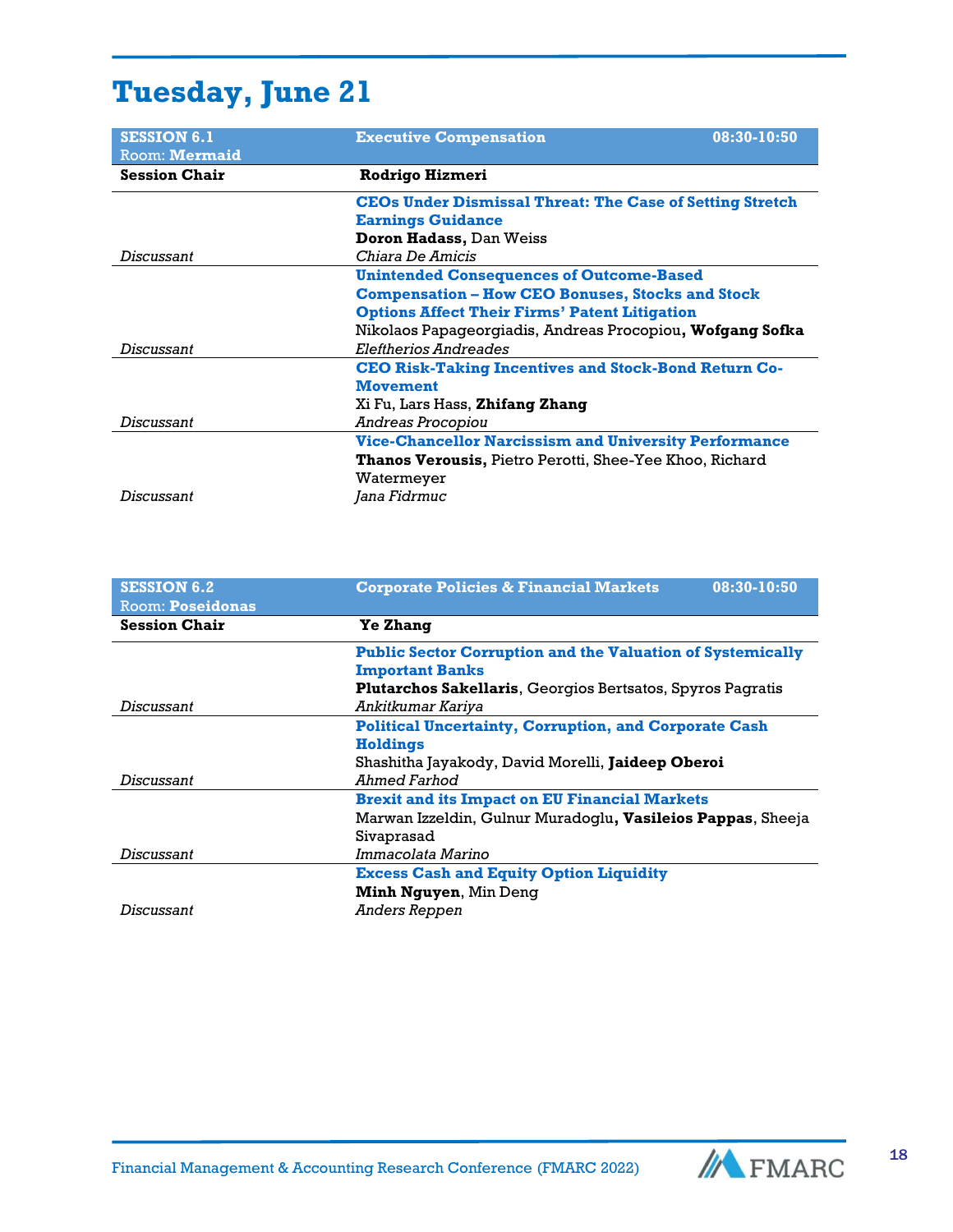| <b>SESSION 6.3</b><br>Room: Athina | <b>Risk Management</b>                                         | 08:30-10:50 |
|------------------------------------|----------------------------------------------------------------|-------------|
| <b>Session Chair</b>               | <b>Sushil Sainani</b>                                          |             |
|                                    | <b>Unconventional Monetary Policy and the Search for Yield</b> |             |
|                                    | Alexandros Kontonikas, Sotirios Kokas                          |             |
| Discussant                         | Elena Kalotychou                                               |             |
|                                    | <b>Liquidity Derivatives</b>                                   |             |
|                                    | Matteo Bagnara, Ruggero Jappelli                               |             |
| Discussant                         | <b>Benoit Chevalier- Roignant</b>                              |             |
|                                    | <b>Options-based Systemic risk, Financial Distress, and</b>    |             |
|                                    | <b>Macroeconomic Downturns</b>                                 |             |
|                                    | <b>Mattia Bevilacqua, Radu Tunaru, Davide Vioto</b>            |             |
| Discussant                         | Carlo Sala                                                     |             |
|                                    | Is Firm-level Political Risk Priced in the Equity Option       |             |
|                                    | Market?                                                        |             |
|                                    | <b>Anastasios Kagkadis, Thang Ho, George Wang</b>              |             |
| Discussant                         | Mahmoud Delshadi                                               |             |

| <b>SESSION 6.4</b>   | <b>Firm Value</b><br>08:30-10:50                              |
|----------------------|---------------------------------------------------------------|
| Room: Apollo         |                                                               |
| <b>Session Chair</b> | <b>Ioannis Tsalavoutas</b>                                    |
|                      | <b>Do Investors Care About Green Innovation?</b>              |
|                      | Pawel Czarnowski, Dimitris Andriosopoulos, Andrew             |
|                      | Marshall                                                      |
| Discussant           | Karishma Ansaram                                              |
|                      | The Integration of Sustainability Concerns Into Top           |
|                      | <b>Management Practices and US firms' Disclosures on</b>      |
|                      | <b>Climate Change Risk</b>                                    |
|                      | Siqi Liu, Cristiana Bernardi, Andrew Stark, Mohamed Rouis     |
| Discussant           | Mohammed Zakriya                                              |
|                      | <b>What Drives Firms' Choice Between Green and Non- green</b> |
|                      | <b>Bonds?</b>                                                 |
|                      | Marie Dutordoir, Joao Quariquasi Frota Neto, <b>Shuyu Li</b>  |
| Discussant           | Panagiotis Karavitis                                          |
|                      | <b>Whether CFO Serving on Board is Beneficial to</b>          |
|                      | <b>Shareholders? The Case of Corporate Acquisitions</b>       |
|                      | Chen Zhong, Zicheng Lei, Chunling Xia                         |
| Discussant           | Anastasia Kopita                                              |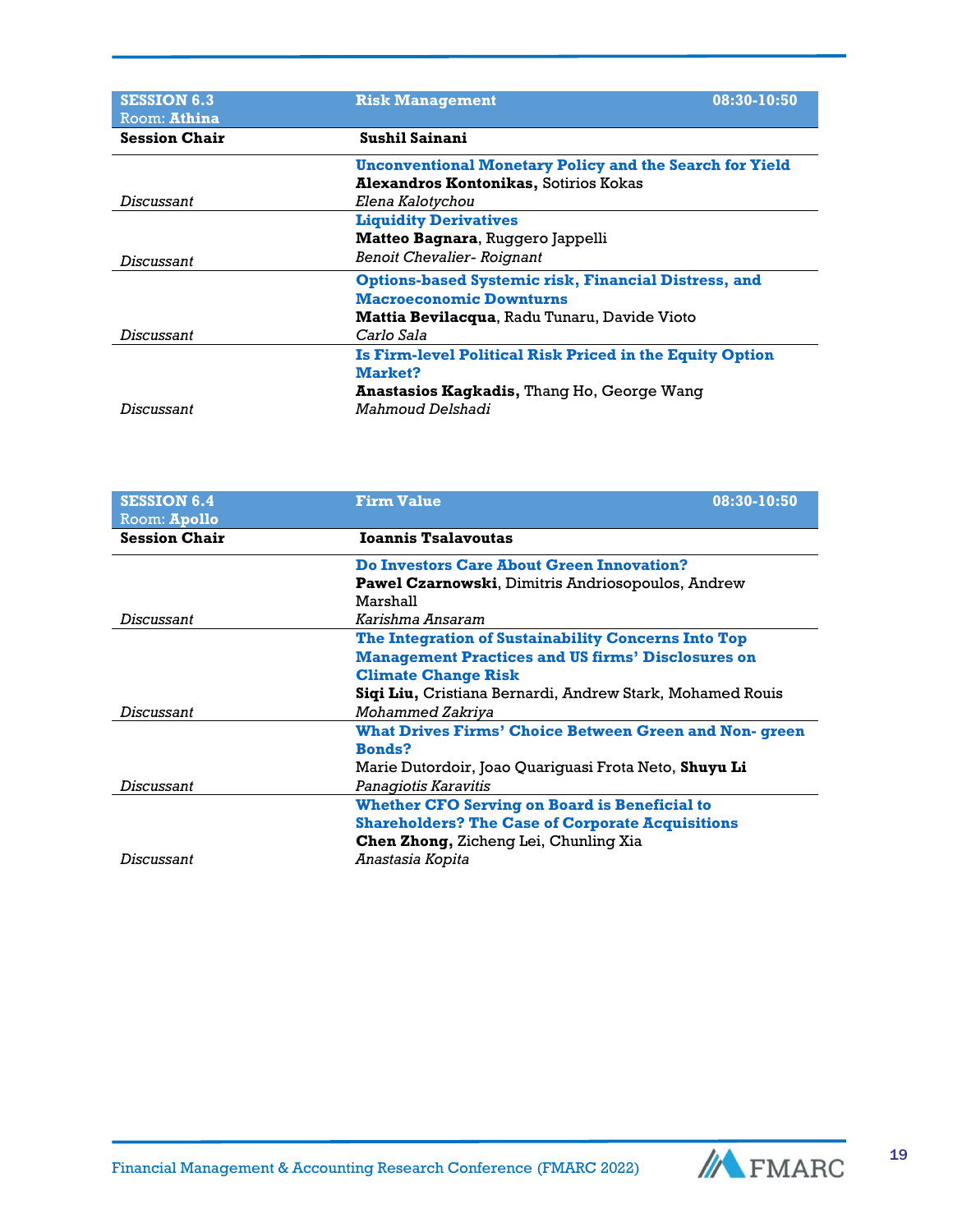| <b>SESSION 7.1</b><br><b>Room: Mermaid</b> | <b>Forecasting and Trading</b>                                   | 11:15-13:00 |
|--------------------------------------------|------------------------------------------------------------------|-------------|
| <b>Session Chair</b>                       | Wofgang Sofka                                                    |             |
|                                            | <b>Can we Forecast Better in Periods of Low Uncertainty? The</b> |             |
|                                            | <b>Role of Technical Indicators</b>                              |             |
|                                            | Maria Ferrer Fernandez, Olan Henry, Sam Pybis, Michalis          |             |
|                                            | Stamatogiannis                                                   |             |
| Discussant                                 | <i>Matteo Bagnara</i>                                            |             |
|                                            | <b>Bolstering the Modelling and Forecasting of Realized</b>      |             |
|                                            | <b>Covariance Matrices using (Directional) Common Jumps</b>      |             |
|                                            | Rodrigo Hizmeri, Marwan Izzeldin, Ingmar Nolte                   |             |
| Discussant                                 | Christos Savva                                                   |             |
|                                            | The Real Effects of High-Frequency Trading: The Impact           |             |
|                                            | through External Governance                                      |             |
|                                            | Andreas Charitou, Irene Karamanou, Georgios Rafail               |             |
|                                            | <b>Kostoglou, Marios Panayides</b>                               |             |
| Discussant                                 | Minh Nguyen                                                      |             |

| <b>SESSION 7.2</b><br>Room: <b>Poseidonas</b> | <b>Financial Performance</b>                                  | 11:15-13:00 |
|-----------------------------------------------|---------------------------------------------------------------|-------------|
| <b>Session Chair</b>                          | <b>Benoit Chevalier-Roignant</b>                              |             |
|                                               | The Relationship Between Technical Innovation and             |             |
|                                               | <b>Financial Performance in Shipping Firms</b>                |             |
|                                               | <b>Andreas Kouspos, Photis Panayides, Dimitris Tsouknidis</b> |             |
| Discussant                                    | Christoforos Andreou                                          |             |
|                                               | <b>Portfolio Selection Under Ambiguity and the Under-</b>     |             |
|                                               | <b>Diversification Puzzle</b>                                 |             |
|                                               | Somayyeh Lotfinoghabi, Stavros Zenios                         |             |
| Discussant                                    | Sofia Anyfantaki                                              |             |
|                                               | <b>Eurozone Stock Returns and Foreign Currency Risk</b>       |             |
|                                               | Soteria Charalambous, Christoforos Andreou, Andreas           |             |
|                                               | Savvides                                                      |             |
| Discussant                                    | <i>Vasileios Pappas</i>                                       |             |

| <b>SESSION 7.3</b>   | 11:15-13:00<br><b>Accounting</b>                               |  |
|----------------------|----------------------------------------------------------------|--|
| Room: Athena         |                                                                |  |
| <b>Session Chair</b> | <b>Nadia Massoud</b>                                           |  |
|                      | <b>Earnings Quality and Risk Composition: The Role of</b>      |  |
|                      | <b>Informal Institutions</b>                                   |  |
|                      | <b>Ahmed Farhod, Ioannis Tsalavoutas</b>                       |  |
| Discussant           | Alper Kara                                                     |  |
|                      | <b>Institutional Investor Networks and Earnings Management</b> |  |
|                      | Wolfgang Drobetz, Sadok El Ghoul, Omrane Guedhami,             |  |
|                      | Marwin Mönkemeyer, Henning Schröder                            |  |
| Discussant           | Sushil Sainani                                                 |  |
|                      | <b>Does Options Trading Reduce the Demand for Conditional</b>  |  |
|                      | <b>Accounting Conservatism?</b>                                |  |
|                      | <b>Mahmoud Delshadi</b> , Ahmad Hammami, Michel Magnan         |  |
| Discussant           | <i><b>Zacharias Petrou</b></i>                                 |  |



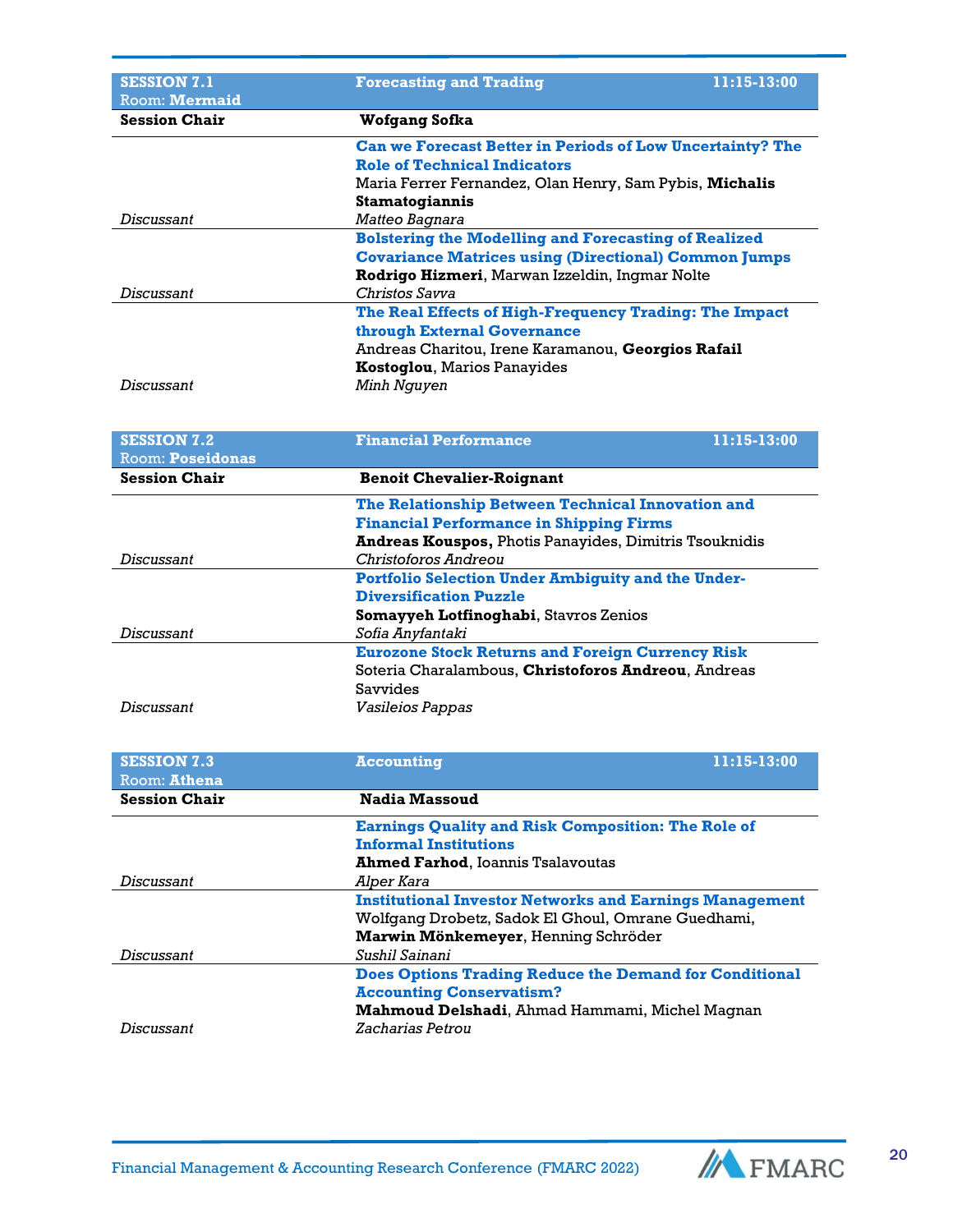| <b>SESSION 8.1</b><br>Room: Mermaid | <b>Asset Pricing</b>                                           | 14:15-16:00 |
|-------------------------------------|----------------------------------------------------------------|-------------|
| <b>Session Chair</b>                | <b>Ruslan Tuneshev</b>                                         |             |
|                                     | <b>Subjective Risk Premia on Foreign Bonds</b>                 |             |
|                                     | Paul Whelan, Ilaria Piatti, Daniel Pesch                       |             |
| Discussant                          | Alexandros Kontonikas                                          |             |
|                                     | <b>Measuring Skewness Premia in the Cross-section of Hedge</b> |             |
|                                     | <b>Fund Returns</b>                                            |             |
|                                     | <b>Ioannis Psaradellis</b>                                     |             |
| Discussant                          | Rodrigo Hizmeri                                                |             |
|                                     | <b>Customer Orientation and Financial Performance During</b>   |             |
|                                     | <b>Crisis Periods</b>                                          |             |
|                                     | Panayiotis C. Andreou, Neophytos Lambertides, Lenos            |             |
|                                     | Trigeorgis, Ruslan Tuneshev                                    |             |
| Discussant                          | Alex Kostakis                                                  |             |

| <b>SESSION 8.2</b><br><b>Room: Poseidonas</b> | <b>Trading &amp; Firm Value</b>                                | 14:15-16:00 |
|-----------------------------------------------|----------------------------------------------------------------|-------------|
| <b>Session Chair</b>                          | <b>Chen Zhong</b>                                              |             |
|                                               | <b>Algorithmic Trading and Investment-to-Price Sensitivity</b> |             |
|                                               | Khaladdin Rzayev, Nihad Aliyev, Fariz Huseynov                 |             |
| Discussant                                    | <i><b>Marios Panavides</b></i>                                 |             |
|                                               | <b>Algorithmic Trading and Corporate Innovation: Evidence</b>  |             |
|                                               | from the Tick Size Pilot                                       |             |
|                                               | Anastasia Kopita, Irene Karamanou, Marios Panayides, Pawel     |             |
|                                               | Bilinski                                                       |             |
| Discussant                                    | <i>Pawel Czarnowski</i>                                        |             |
|                                               | The Real Effects of Dark Trading                               |             |
|                                               | Leonidas Barbopoulos, Talis J. Putnin, Khaladdin Rzayev        |             |
|                                               | Servanna Mianjun Fu                                            |             |
| Discussant                                    |                                                                |             |

| <b>SESSION 8.3</b><br>Room: Athina | <b>Corporate Policies</b>                                      | 14:15-16:00 |
|------------------------------------|----------------------------------------------------------------|-------------|
| <b>Session Chair</b>               | <b>Karsten Paetzmann</b>                                       |             |
|                                    | <b>Earnings-Based Borrowing Constraints &amp; Corporate</b>    |             |
|                                    | <b>Investments in 2007-09 Financial Crisis</b>                 |             |
|                                    | Ankitkumar Kariya                                              |             |
| Discussant                         | Plutarchos Sakellaris                                          |             |
|                                    | <b>Firm Dynamics Depend on Cash and Capital</b>                |             |
|                                    | Tarik Umar, Ali Kakhbod, Anders Reppen, Hao Xing               |             |
| Discussant                         | Jaideep Oberoi                                                 |             |
|                                    | <b>Monetizing Positive Externalities on Property Prices to</b> |             |
|                                    | <b>Overcome the Infrastructure Underinvestment Problem</b>     |             |
|                                    | Benoit Chevalier-Roignant, Gordon Briest, Alain Bensoussan,    |             |
|                                    | Hao Bai                                                        |             |
| Discussant                         | Demetris Koursaros                                             |             |